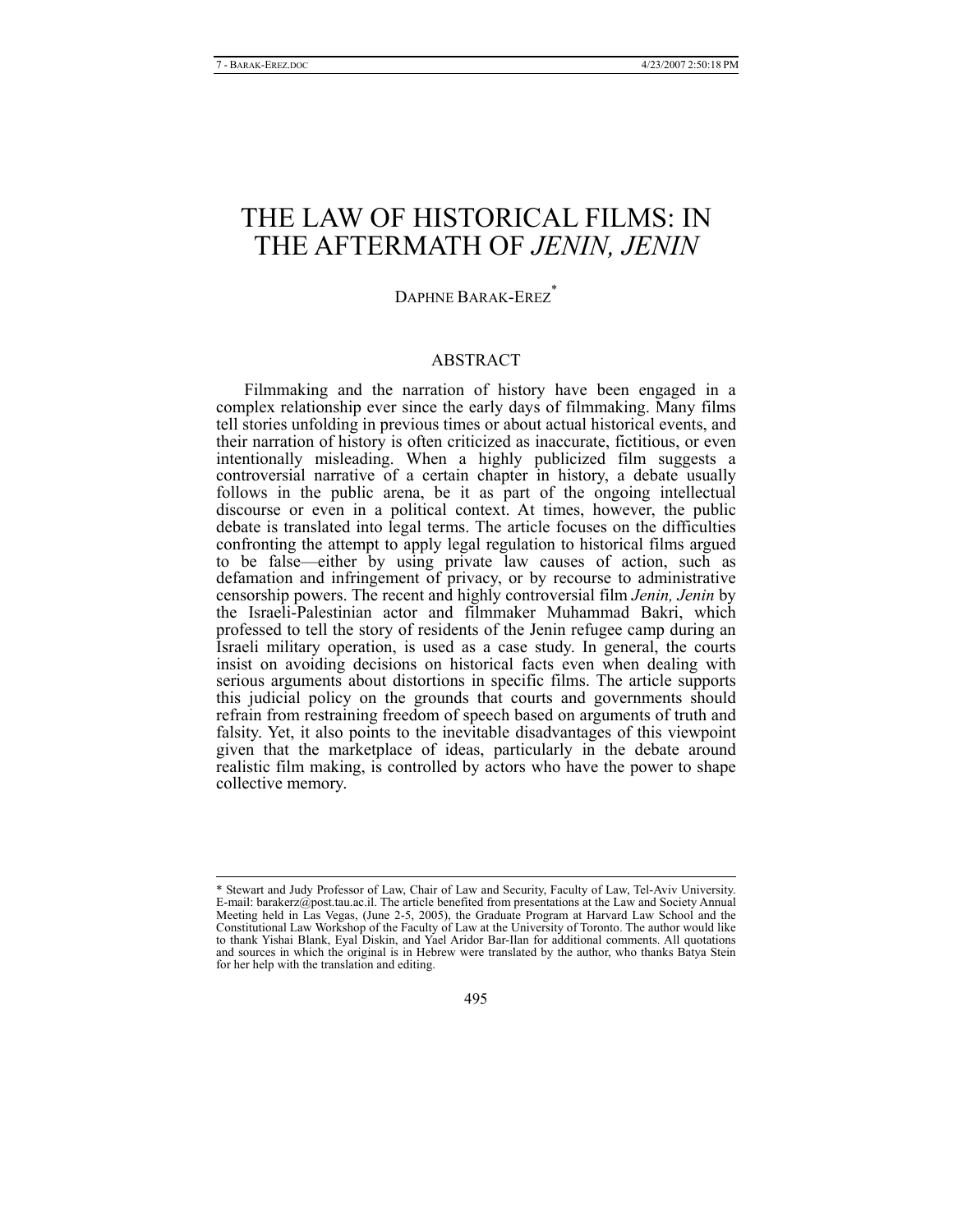#### I. INTRODUCTION

Films such as *Gone with the Wind*, *Schindler's List*, and even *The Ten Commandments* rely on historical facts or historical narratives. Many films do indeed relate to historical events or are set in the past. Rosenstone observes that "historical films trouble and disturb professional historians– have troubled and disturbed historians for a long time."<sup>1</sup> He also cites a letter by Louis Gottschalk from the University of Chicago to the president of Metro Goldwyn Mayer dated 1935, where Gottschalk warns him: "If the cinema art is going to draw its subjects so generously from history, it owes it to its patrons and its higher ideals to achieve greater accuracy. No picture of a historical nature ought to be offered to the public until a reputable historian has had a chance to criticize and revise it."<sup>2</sup> Holding in mind the grievances against historical films, this article will assess the aspiration to apply legal rules to controversies surrounding films based on true historical events, pointing to the failure of this endeavor in legal systems wishing to remain loyal to basic principles of freedom of speech. The article follows failed attempts to contend with films alleged to be untruthful, both in systems resorting to private law doctrines of defamation and privacy (such as the American one) and in systems that still apply legislation of prior censorship (as illustrated by a case study from Israeli law). The article discusses in detail the recent and highly controversial case of the film *Jenin, Jenin* by the Israeli-Palestinian actor and filmmaker Muhammad Bakri, which professes to tell the story of residents in the Jenin refugee camp during an Israeli military operation. It then evaluates why attempts to apply legal doctrines to alleged cinematographic lies have failed, showing that the controversy hinges on the shaping of collective memory rather than merely on factual matters.

## II. HISTORICAL FILMS IN PUBLIC DISCOURSE

During the twentieth century, film became a crucial medium in the shaping of collective memory; history is remembered as portrayed in films.<sup>3</sup> The filmmakers' historical interpretations have played an influential and formative public role, and continue to do so today. Although literature also influences our memory of history through, for instance, the genre of the historical novel, the impact of the cinema is more significant due to the

 $\frac{1}{1}$  $^{\rm l}$  ROBERT A. ROSENSTONE, VISIONS OF THE PAST: THE CHALLENGE OF FILM TO OUR IDEA OF HISTORY 45 (Harvard Univ. Press 1995).

*Id.* at 45–46.

A wealth of literature has accordingly been devoted to various film versions of "momentous" historical events. *See* PIERRE SORLINE, THE FILM IN HISTORY: RESTAGING THE PAST (Barnes & Noble Books 1980) (regarding revolutions and civil wars). *See also* ALLISON GRAHAM, FRAMING THE SOUTH: HOLLYWOOD, TELEVISION, AND RACE DURING THE CIVIL RIGHTS STRUGGLE (Johns Hopkins Univ. Press 2001)(regarding racism in the American South). *See also* David R. Dow, *Fictional Documentaries and Truthful Fictions: The Death Penalty in Recent American Film,* 17 CONST. COMMENTARY 511 (2000) (regarding capital punishment). *See also* CINEMA AND MEMORY: DANGEROUS RELATIONSHIP? (Haim Bresheeth, Shlomo Sand, & Moshe Zimmerman eds., 2004) [hereinafter *Cinema and Memory: Dangerous Relationship?*](in Hebrew).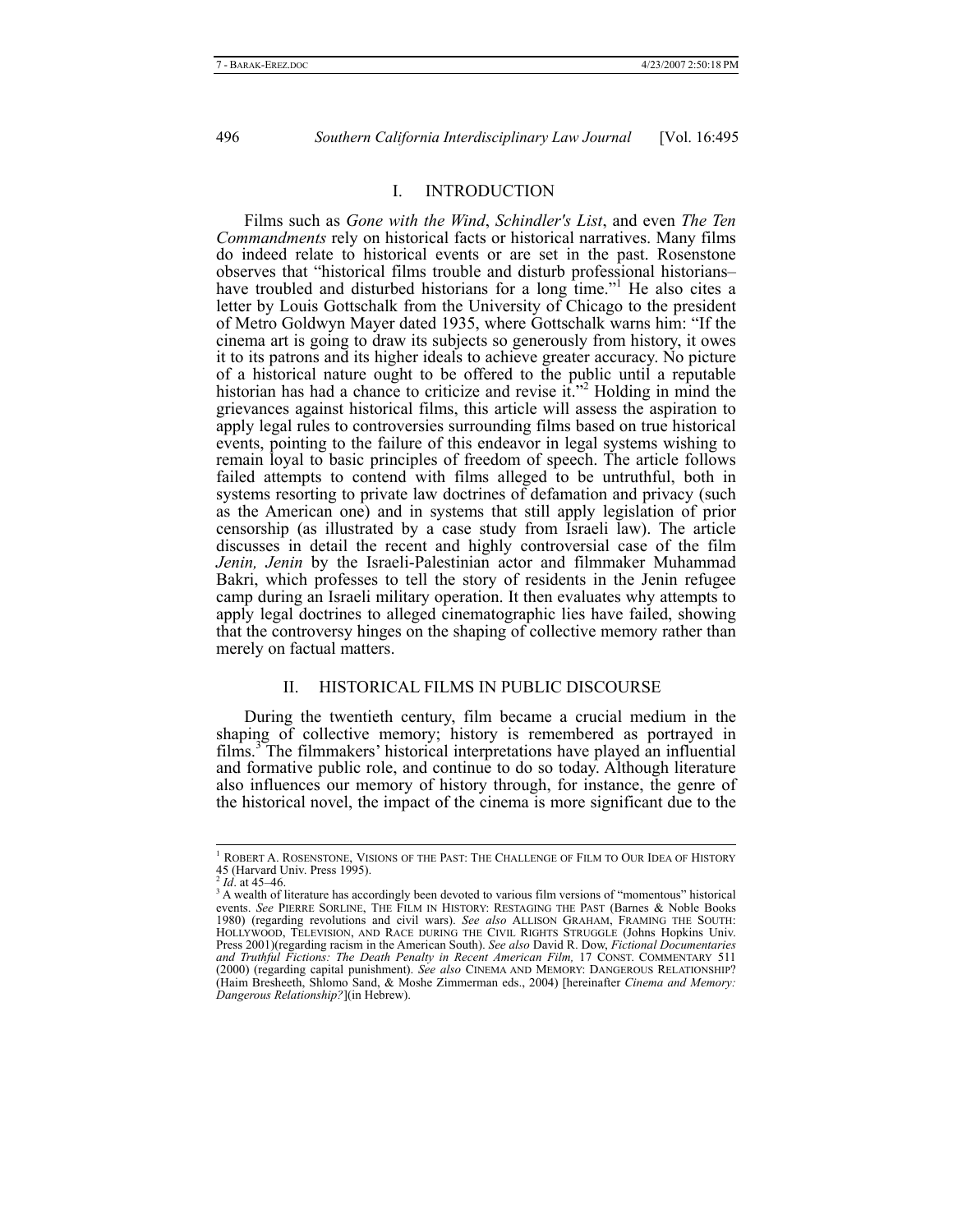all-inclusive, panoptic character of the cinema experience<sup>4</sup> and to its weight in contemporary patterns of culture consumption.<sup>5</sup> The visual reconstruction of a historical period tends to enter consciousness as the collective memory of that period.<sup>6</sup> Furthermore, technological developments often cause the representation of staged effects on the screen to appear more realistic than "authentic" photographs.<sup>7</sup>

The representation of history in filmmaking is even more controversial regarding films defined as documentaries, in view of the traditional pretension of such films to present "facts" and "truth." But documentary films, like any narration of history, obviously involve interpretation, selection, narration, and politics. Films such as Michael Moore's *Fahrenheit 9/11* have tended to blur the classic documentary/fictional distinction. Fictional films may incorporate documentary material or purportedly documentary passages, even if staged, while in films defined as documentaries the interpretive element, which may occasionally border on speculation, has become increasingly evident.<sup>8</sup>

#### III. HISTORICAL FILMS IN LEGAL DISCOURSE

Controversies about historical elements in films are usually confined to the public discourse. They may, however, involve legal aspects and are sometimes shaped by prevailing legal norms. When film screenings are subject to administrative censorship, censors may use their powers to consider a film's "historical soundness" as well. Alternatively, controversial aspects can be the subject of civil actions brought by individuals on grounds of defamation, infringement of privacy, or similar private law causes of action. This article evaluates these two alternative courses for dealing with historical films. The use of censorship powers is discussed by recourse to a test case of film censorship in Israel, *Jenin Jenin*, directed by Muhammad Bakri, an Israeli-Palestinian actor and director. The film has claimed to tell the story of the Jenin refugee camp in the aftermath of a military operation that Israel conducted in the city. The Israeli case study is

 <sup>4</sup> <sup>4</sup> The audience's experience of film as reality is a focus of interest in film theory literature. As a researcher in this field notes, "the emotional faith of the audience in the genuineness of the material being shown on the screen involves cinematography with one of the most important problems in the history of culture." Jurij Lotman, *The Illusion of Reality* in FILM THEORY AND CRITICISM 55, 55 (Gerald Mast & Marshall Cohen eds., 2d ed. 1979).

<sup>5</sup> *See* SHLOMO SAND, FILM AS HISTORY: IMAGINING AND SCREENING THE TWENTIETH CENTURY 21–26 (Am Oved 2002) (in Hebrew). Indeed, literature has also had significant impact on the perception of reality and on moral judgment. *See* MARTHA C. NUSSBAUM, POETIC JUSTICE: THE LITERARY IMAGINATION AND PUBLIC LIFE 3 (Beacon Press 1995). Yet, the total character of the film experience and the medium's greater popularity ensure cinema a special status in the building of collective memory.

<sup>6</sup>*See* Vivian Sobchack, *The Insistent Fringe: Moving Images and Historical Consciousness,* 36 HIST. &

See JOEL BLACK, THE REALITY EFFECT: FILM CULTURE AND THE GRAPHIC IMPERATIVE (Routledge  $2002$ ) (Discussing the make-believe reality of the new cinema).

<sup>8</sup> *See* BILL NICHOLS, BLURRED BOUNDARIES: QUESTIONS OF MEANING IN CONTEMPORARY CULTURE 95 (Indiana Univ. Press 1994) (regarding the blurring of traditional distinctions between factual presentation and fiction). *See also* SAM B. GIRGUS, AMERICA ON FILM: MODERNISM, DOCUMENTARY, AND A CHANGING AMERICA 174–201 (Cambridge Univ. Press 2002) (discussing the film *Malcolm X* directed by Spike Lee).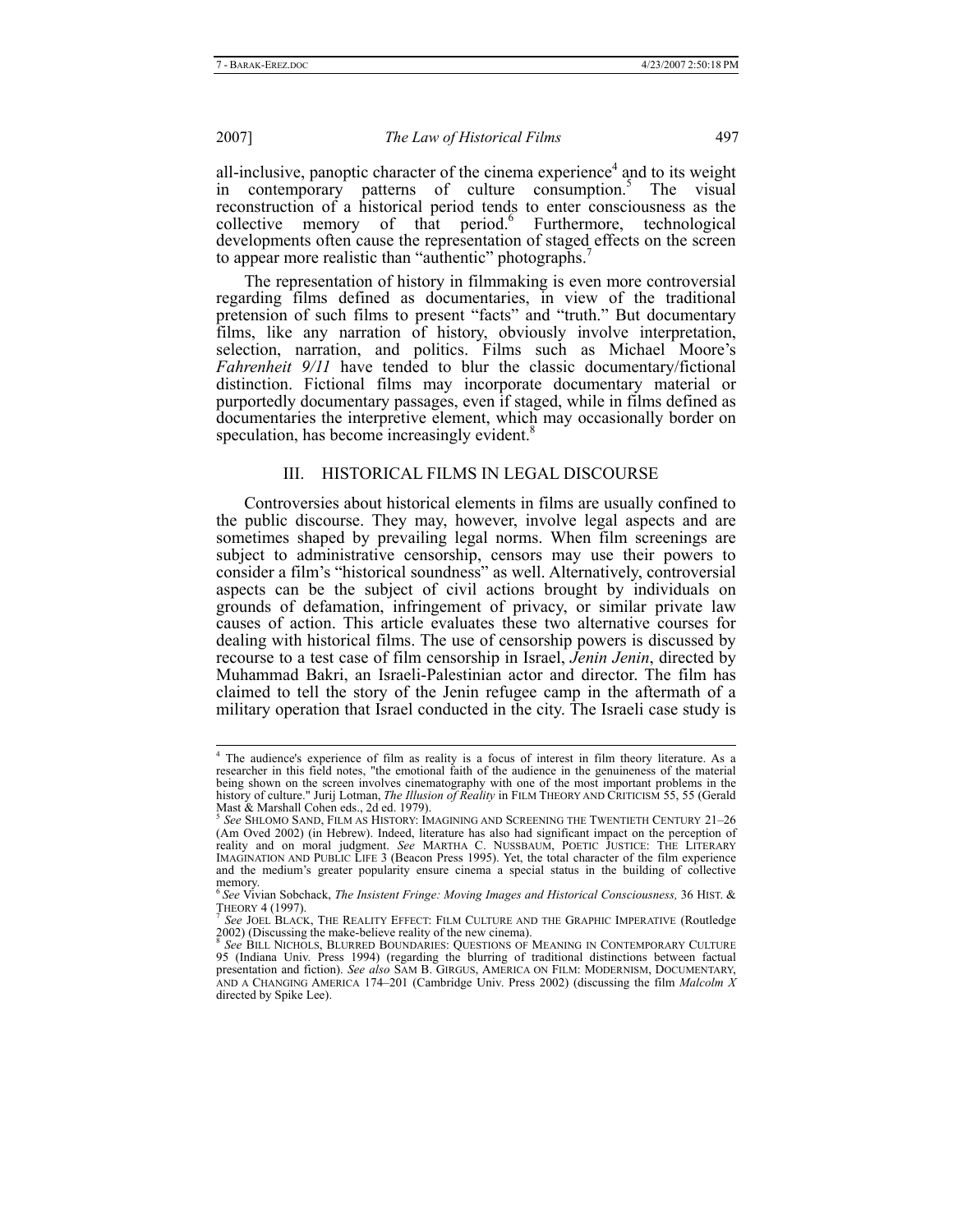interesting because it is a rare instance of a western oriented legal system that still retains a broad mechanism of film censorship. This case study is juxtaposed with the American case law on "docudramas," which evolved within an entirely different legal context of civil actions against filmmakers rather than through the judicial review of administrative censorship decisions. The relevance of the United States case is self-evident in this context, given that the American film industry is the biggest and most influential worldwide, and increasingly relies on historical events as a basis for its productions.

The exercise of censorship powers is a major instance of transforming public debates about history into legal controversies. In general, prior restraint regarding film screenings has been declining for decades in the democratic world. Note, however, that several American states had laws empowering film censorship until the mid-1960s. The early case law of the United States Supreme Court held that films are less worthy of protection under the aegis of freedom of speech because they are essentially a product of entertainment for profit purposes,<sup>9</sup> and this position was revised only after several decades. In the 1950s and 1960s new rulings were issued that, although not entirely barring the possibility of prior restraint of films, did prescribe particularly rigid criteria for legislation that would enable it.<sup>10</sup> The combined effect of these judgments was that film censorship became impractical. Soon after, state laws invalidated as unconstitutional were not replaced by new ones, and censorship boards that were still operating according to the old laws were dissolved.<sup>11</sup> No prior administrative restraint on the screening of films exists today in the United States. Nevertheless, supervision of films is still in force through the voluntary initiative of the American film industry, in the shape of film classifications introduced by the Motion Picture Association of America.<sup>12</sup> In fact, independent supervision had been a voluntarily practice in the past as well, when the Motion Picture Association of America adopted a binding "code" regarding the contents of movies. This code provided for de facto censorship of films produced in the United States until the 1960s.<sup>13</sup> In these circumstances, and not surprisingly, only European films became the subject of judicial scrutiny during this period. Similarly, England has no general legislation conferring powers to censor movies and yet the common practice since the beginning of the twentieth century has been prior censorship based on a

<sup>&</sup>lt;sup>9</sup> See Mutual Film Corporation v. Industrial Commission of Ohio, 236 U.S. 230 (1915).<br><sup>10</sup> See Burstyn v. Wilson, 343 U.S. 495 (1952) (dealing with the ban on the film *II Miracolo*, directed by Roberto Rossellini); Freed

film A Stranger Knocks, directed by Johan Jacobsen).<br><sup>11</sup> See IRA H. CARMEN, MOVIES CENSORSHIP AND THE LAW (Univ. of Michigan Press 1966) (presenting<br>a detailed discussion of this history). See also Reuel E. Schiller, Free *Administrative Censorship and the Birth of the Modern First Amendment*, 86 VA. L. REV. 1 (2000).<br><sup>12</sup> The classification purports to reflect the suitability of films for audiences of children and youth, and <sup>12</sup>

includes the following categories: G (suitable for all ages); PG (certain parts may not be suitable for children); PG-13 (certain parts may not be suitable for children below 13); R (children until age 17 must be accompanied by parent or adult); NC (children under age 17 not admitted). *See also* www.mpaa.org/FlmRat\_Ratings.asp.<br><sup>13</sup> *See* GREGORY D. BLACK, HOLLYWOOD CENSORED: MORALITY CODES, CATHOLICS, AND THE MOVIES

<sup>(</sup>Cambridge Univ. Press 1994); Michael Asimow, *Divorce in the Movies: From the Hays Code to Kramer vs. Kramer*, 24 LEGAL STUD. F. 221 (2000).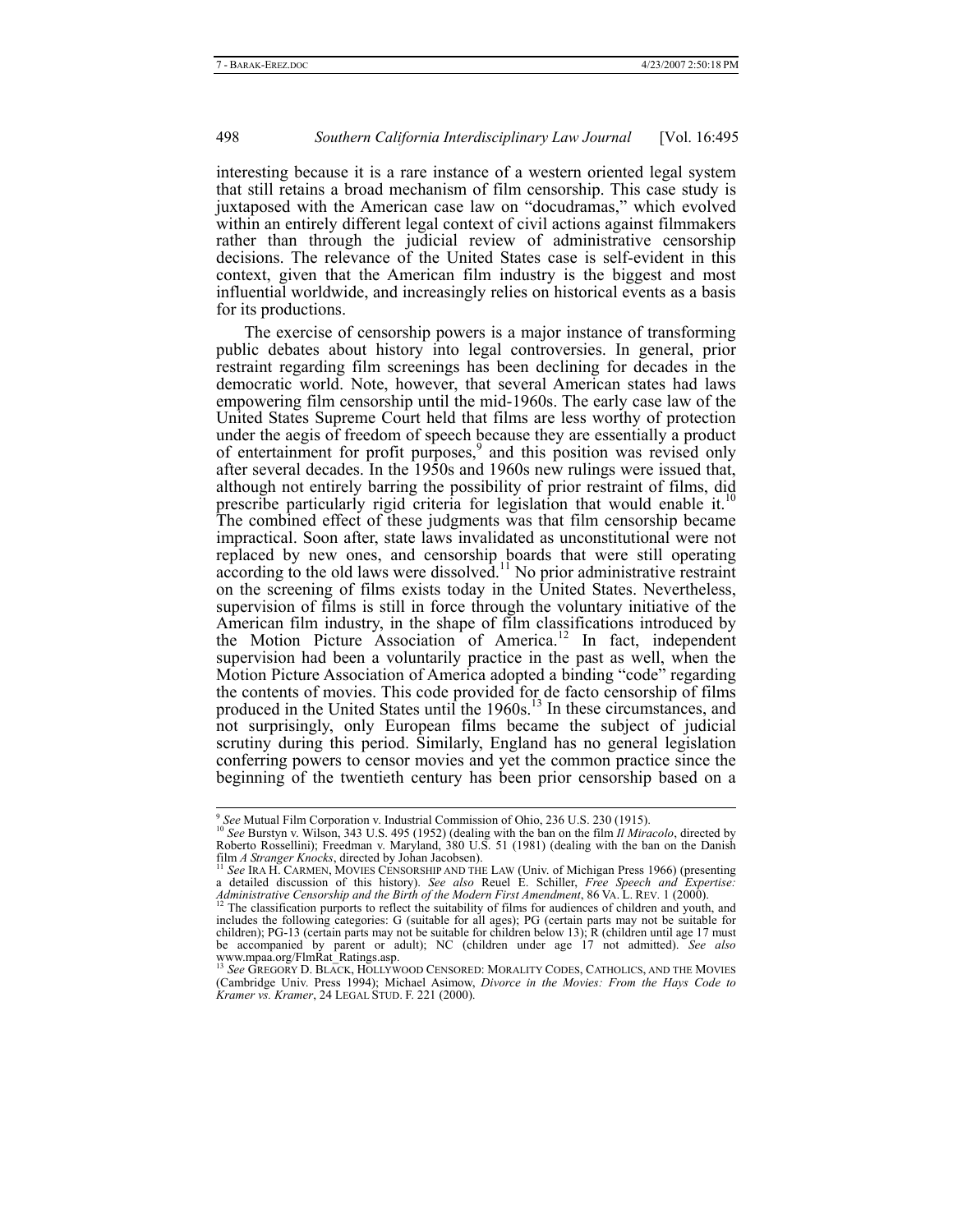voluntary initiative of the British film industry.<sup>14</sup> The British board classifies movies according to their suitability to different audiences. In addition, film screening in England is subject to the powers of local municipalities in the area of business licensing. These powers grant official status to classification decisions because obtaining a license to screen films is contingent on abiding by the board's decision concerning classification.<sup>1</sup>

In contrast, other countries still retain censorship powers over films. The Israeli example has already been cited. Another example is India, which still has legislation, the Cinematograph Act 1952, enabling prior censorship of films, including their total ban.

At any rate, even when film censorship powers do exist, their usual focus is primarily on two concerns: scenes of harsh violence and scenes explicitly depicting sexual activities. The accepted view is that the public ought to be warned concerning exposure to such contents through the use of appropriate symbols. Restricting unsupervised exposure of children to these films by setting limitations on the viewing age for certain films is considered particularly important.<sup>16</sup> As for adult viewers, the guiding considerations are preventing violence, and feminist opposition to the degradation of women and the use of violence against them (mainly with respect to films showing hard-core pornography).<sup>17</sup> This article will not deal with these issues or with the conventional realm of protecting religious sensitivities.<sup>18</sup> The following discussion is confined to a more unusual basis for film censorship: historical soundness.

In the United States, as noted, administrative censorship of films has long been relegated to the annals of history.<sup>19</sup> When they did exist, these powers were implemented mainly in order to enforce morality and had no bearing on historical narratives. As a result, frustration with historical films can now be expressed only by bringing civil actions against the makers of the allegedly distorted film. Because of the context of private law litigation, the potential plaintiff must be directly affected by the distorted depiction of events and lawsuits are accordingly based on causes of actions concentrating on individual damages. Legal literature cites in this context

<sup>&</sup>lt;sup>14</sup> This voluntary action has been coordinated by the British Board of Censors, which was later renamed the British Board of Film Classification.

See Licensing Act 2003 § 20 (2003) (replacing the Cinemas Act 1985). The recommendations of the Williams Committee to replace this arrangement by legislation that would establish an administrative agency empowered to operate in this area were not accepted. *See* OBSCENITY AND FILM CENSORSHIP: AN ABRIDGEMENT OF THE WILLIAMS REPORT (Bernard Williams ed., Cambridge Univ. Press 1979).<br><sup>16</sup> See supra note 12.<br><sup>17</sup> See CATHERINE A. MACKINNON, ONLY WORDS (Harvard Univ. Press 1993) (presenting the radical

feminist position against pornography).<br><sup>18</sup> For Israeli case law on the subject of films or television broadcasts with erotic and pornographic

contents: *see generally* HCJ 4804/94 Station Film Ltd v. Film and Plays Review Board [1997] IsrSC 50(5) 661; HCJ 5432/03 Shin, Equal Representation for Women v. Council for Cable and Satellite Broadcasts [2004] IsrSC 58(3) 65 (regarding Israeli case law on the subject of films or television broadcasts with erotic and pornographic contents). *See also* HCJ 351/72 Keynan v. Films and Plays Censorship Board [1972] IsrSC 26(2) 811; HCJ 806/86 Universal Studios v. Films and Plays Censorship Board [1989] IsrSC 43(2) 22 (regarding Israeli case law on the subject of plays and films that offend religious feelings and specifically dealing with the decision to ban Martin Scorsese's *The Last Temptation of Christ*).<br><sup>19</sup> See text accompanying summarized 0, 12

*Last Temptation of Christ*). <sup>19</sup> *See* text accompanying *supra* notes 9–13.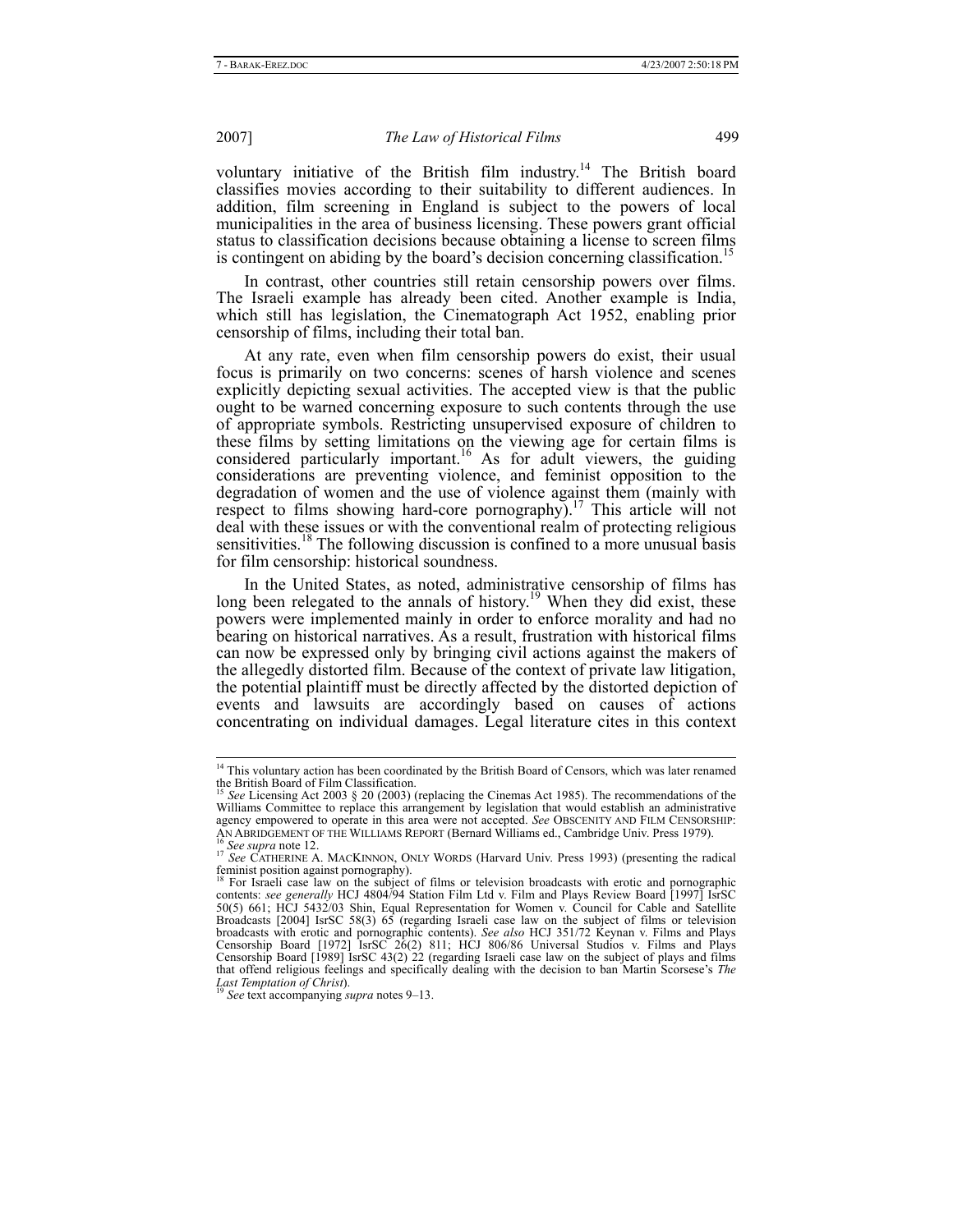the law of defamation, the right of publicity, and the law of privacy (more specifically, false light invasion of privacy).

Throughout the years, many Hollywood docudramas have been the subject of potential lawsuits, settled lawsuits, and court decisions. This legal experience reveals that causes of action that had seemed applicable to cases of distortion in historical films tended to prove impractical for use by potential plaintiffs, given that the relevant legal doctrines were constantly being narrowed in an attempt to ensure optimal protection to freedom of expression. The law of defamation cannot be used effectively mainly due to the precedent of *New York Times Co. v. Sullivan*, according to which a plaintiff considered a public figure has to prove both falsity and malice in order to prevail.<sup>20</sup> In addition, defamation is a cause of action available only to living people and not to their heirs. This limitation becomes very burdensome concerning films dealing with remote historical events. Other legal options also emerged as narrow and as problematic in application. In many states, the right of publicity applies only to uses of an image associated with a commercial product. Additional obstacles are the limitation of the right of publicity to famous plaintiffs, and the "newsworthiness" defense. The action of false light invasion of privacy has been curtailed on the grounds that the interests it covers are already protected by actions in defamation. In addition, this cause of action seems to require "major representations" and proof of actual malice.<sup>21</sup> Wellknown dismissals of plaintiffs' lawsuits include the defamation suit against NBC regarding the *Scottsboro Boys* docudrama (on a trial of African-Americans charged with rape), $^{22}$  and the false light invasion of privacy suit regarding certain scenes in the docudrama *Panther* in the early days of the Black Panther party.23 Sometimes, potential plaintiffs do not sue because they realize that the currently enforced legal doctrine will not enable them to prevail. This was the case with the film *Hoodlum* that portrayed former New York district attorney Thomas Dewey as corrupt, although historical evidence shows the opposite. Dewey was no longer alive by then and members of his family, who could not sue, could only present their case in the press.<sup>24</sup> Film producers have sometimes been willing to settle a suit brought by a living person depicted in a distorted manner. One instance is the suit brought by a former boxer who appeared in the opening scene of the film *Hurricane* as winning a boxing match with the hero through illegitimate means. $^{25}$ 

In general, American law is clearly reluctant to regulate the depiction of history in films. Applicable legal doctrines, as noted, have been saddled with many narrowing elements that make the prospect of legal suits very

<sup>&</sup>lt;sup>20</sup> Id.<br><sup>21</sup> See Megan Moshayedi, *Defamation by Docudrama: Protecting from Derogatory Speculation, 1993*<br>U. CHI. LEGAL F. 331; Matthew Stohl, *False Light Invasion of Privacy in Docudramas: The Oxymoron*<br>Which Must be So *Tension Between the First Amendment and a Person's Reputation,* 10 UCLA ENT. L. REV. 171 (2003).<br><sup>22</sup> Street v. National Broadcasting Co., 645 F. 2d 1227 (6th Cir. 1981).<br><sup>23</sup> Seale v. Gramercy Pictures, 964 F. Supp. 918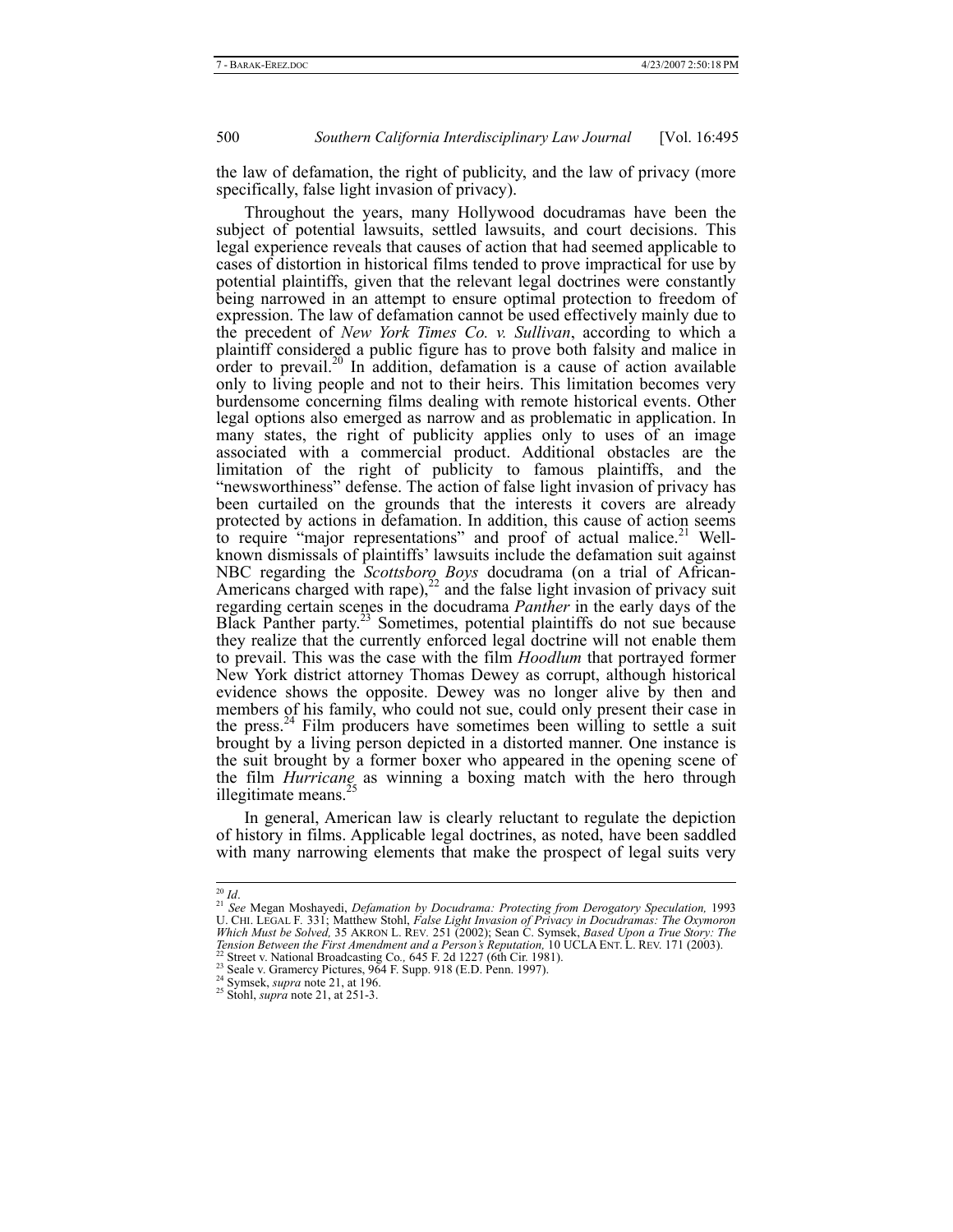dim. Besides the burdensome standard of malice, two central factors leave history outside the courtroom. First, limiting the ability to sue only to living plaintiffs turns more remote history into a non-issue for litigation. Second, since the applicable norms are private law causes of action, arguments about distorted depictions must focus on specific events or specific figures. A critique of the film's historical narrative cannot suffice. These limiting factors are not obstacles when the norms in force are censorship laws aimed at protecting the public interest rather than only individual rights. The Israeli experience with the regulation of historical films is accordingly the topic of the following discussion.

#### IV. THE NARRATION OF HISTORY BY CENSORSHIP POWERS: THE CASE OF ISRAEL

Controversies over the representation of history in films are not novel in Israel's public discourse, and have been particularly virulent concerning films dealing with the Israeli-Arab conflict and with the Holocaust.<sup>26</sup> Obviously, even when their historical inaccuracies are patently obvious to professional historians, historical films are not always controversial. The film *Exodus*, which presented the saga of Jewish immigrants who had survived the Holocaust and participated in the struggle to establish the State of Israel, was warmly received despite many factual inaccuracies that "tightened" its plot by intensifying its melodramatic dimension. These details never bothered the Israeli public, who sensed the film presented its own collective truth regardless of specific details.<sup>27</sup> In Israel, then, the debate about historical films became a legal issue only when the power to censor films or regulate their screening was used against films presenting historical narratives that Israeli public opinion found controversial.<sup>2</sup>

The law regulating film censorship in Israel is the Cinematograph Films Ordinance<sup>29</sup> enacted at the time of the British Mandate in Palestine, which makes the screening of a film conditional on its authorization for display by the Censorship Board established under the ordinance, to be appointed by the minister of the interior.<sup>30</sup> Originally, and for several decades, the Board also operated as a censorship board for the performance

 <sup>26</sup> *See, e.g.,* FICTIVE LOOKS: ON ISRAELI CINEMA (Nurith Gertz, Orly Lubin, & Judd Ne'eman, eds., Open Univ. 1998) (in Hebrew); MOSHE ZIMMERMAN, LEAVE MY HOLOCAUST ALONE: THE IMPACT OF<br>THE HOLOCAUST ON ISRAELI CINEMA AND SOCIETY (Haifa Univ. 2002) (in Hebrew).<br><sup>27</sup> *See* Aviva Halamish, *Exodus: A Film that Changed His* 

RELATIONSHIP? 341 (Haim Bresheeth, Shlomo Sand & Moshe Zimmerman eds., Zalman Shazar Center 2004) (in Hebrew). *See also* Rachel Waisbord, *History as Melodrama: Exodus – The Book, the Film,* 

For a discussion of the Israeli historical narrative in court rulings: *see* Daphne Barak-Erez, *Collective Memory and Judicial Legitimacy: The Historical Narrative of the Israeli Supreme Court,* 16 CANADIAN

J. L. & Soc'y 93 (2001).<br><sup>29</sup> Laws of Palestine, Vol. 1 (Eng.) 135 (1934) (Isr.) [hereinafter *Cinematograph Films Ordinance*].<br><sup>30</sup> *See Cinematograph Films Ordinance, supra* note 29, at § 4(1). The ordinance does not sp others. According to section 3(2) of the Cinematograph Films Ordinance "A quorum of the Board shall be formed by two members, of whom one at least shall be an officer of the Government," allowing us to infer that not all members of the board need to be government officials. *See Cinematograph Films Ordinance, supra* note 29, at § 3(2). According to section 3(1) of the Cinematograph Films Ordinance, at least one of the board members must be a woman.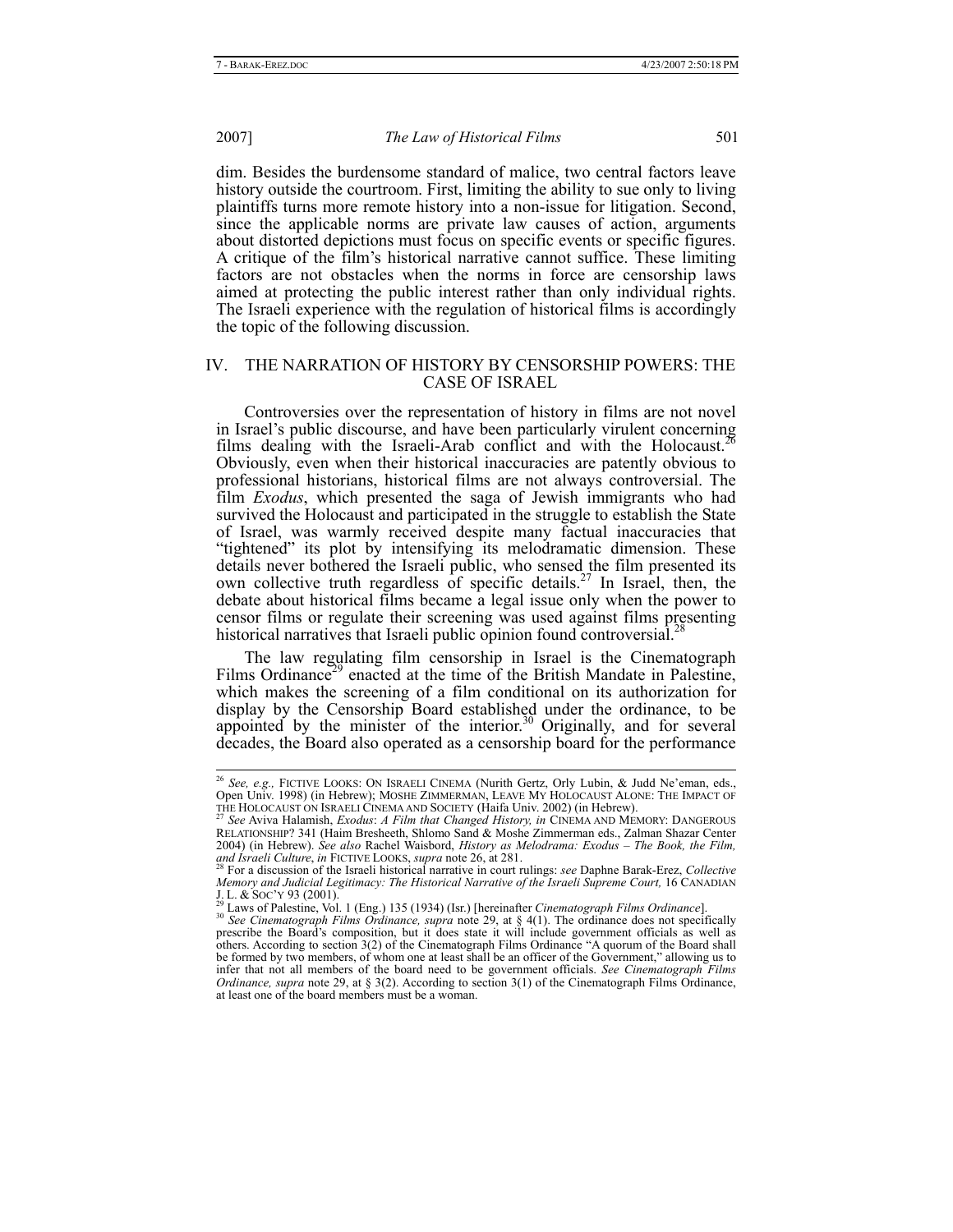of theater plays, in accordance with the Public Performances (Censorship)<br>Ordinances<sup>31</sup> but powers for the preliminary censorship of plays were later Ordinance, $31$  but powers for the preliminary censorship of plays were later repealed.<sup>32</sup> Currently, therefore, the Board is only authorized to censor films intended for commercial screening.<sup>33</sup> The Board's powers, however, remain exceedingly wide even after the amendment, and include the possibility of a partial or total banning of films rather than merely their classification as suitable for screening to children and youth audiences. Despite broad awareness of this legislation's anachronistic nature, proposals for reform have not as yet led to a new law in this area.<sup>3</sup>

Decisions of the Israeli Supreme Court dealing with the censorship of historical films have relied on various grounds, but most share a common theme: the need to react to allegations that the film distorts historical truth. Since the Court has adopted the view that state censorship in the name of the truth is problematic, the legal discourse has been channeled to more conventional and commonly accepted grounds, such as incitement and offense to feelings. Focusing on these grounds may have been legally sound, but has obscured the fact that the public debate surrounding these specific films has actually hinged on claims about distortion. The discussion that follows concentrates on the dissonance that has developed over the years between what public opinion believed should constitute justification for a censorship decision and the legal doctrines developed by the Israeli Supreme Court. Based on its traditionally strong support for

<sup>&</sup>lt;sup>31</sup> Laws of Palestine, Vol. 2 (Eng.) 1264 (1927) (Isr.).<br><sup>32</sup> Originally, the legal validity of the preliminary censorship of theater plays was suspended for a trial period of two years, pursuant to the Public Performanc Validity) Law, 1989, and was later repealed altogether within the framework of the Criminal Law, (Amendment 35), 1991.

<sup>33</sup> Under section 4(2) of the *Cinematograph Films Ordinance*, the prohibition on screening a film applies to "public entertainment." In the Licensing of Businesses Law, 1968, this term is defined as screening for or without consideration, "with the exception of a lecture or debate the main purpose of which is educational, even if accompanied by the presentation of pictures or playing of notes, for purposes of demonstration" (as stated in section 3(b) of the Law). The result is that nothing prevents the screening of a film disqualified for public viewing when undertaken for educational purposes and accompanied by a discussion. With the development of technology connected to the dissemination of films (video, Internet, etc.), new questions arise regarding the application of the prohibition in the Mandatory Ordinance. *See* Yonathan Yovel, *Censorship Under Decentralized Technology: The Case of "Jenin Jenin"* 28 TEL-AVIV U. L. REV. 555 (2004) (in Hebrew) (providing more in-depth discussion of

these questions). <sup>34</sup> *See Report of the Committee for the Review of the Films Censorship and the Operation of the Films Censorship Board* (2003) (Providing a new report by a public committee on proposals for reform submitted to the Ministry of Science, Culture, and Sport in 2003) (on file with author).

Another aspect of the regulation of film screening in Israel touches on television broadcasting. First, the National Broadcasting Authority, which operates according to the Broadcasting Authority Law, 1965, determines its own broadcasting agenda. In this sense, its decisions effectively restrict public exposure to contents that the Authority's directors deem inappropriate. The decisions adopted by the Broadcasting Authority are not binding on other bodies but were particularly significant in Israel's early years, when only one television channel was available. More notably, commercial channels are also subject to regulation by the Second Council for Television and Radio, which operates according to the Second Television Authority Law, 1990. Initial decisions on the contents of the commercial channels are adopted by their managers, but are subject to the council's censorship. Here too, a decision not to broadcast a particular film on commercial television does not prevent its screening in Israel. At a practical level, however, it may effectively limit the film's availability to the broader public due to the commercial considerations of movie theaters' owners when deciding on the screening of a film. In this context, legal regulation merely complements the self-imposed restrictions of film producers and investors driven by commercial or public considerations, restrictions that carry particular weight in the self-regulation of the film industry in other countries as well, as the American movie industry shows. See BLACK, *supra* note 13.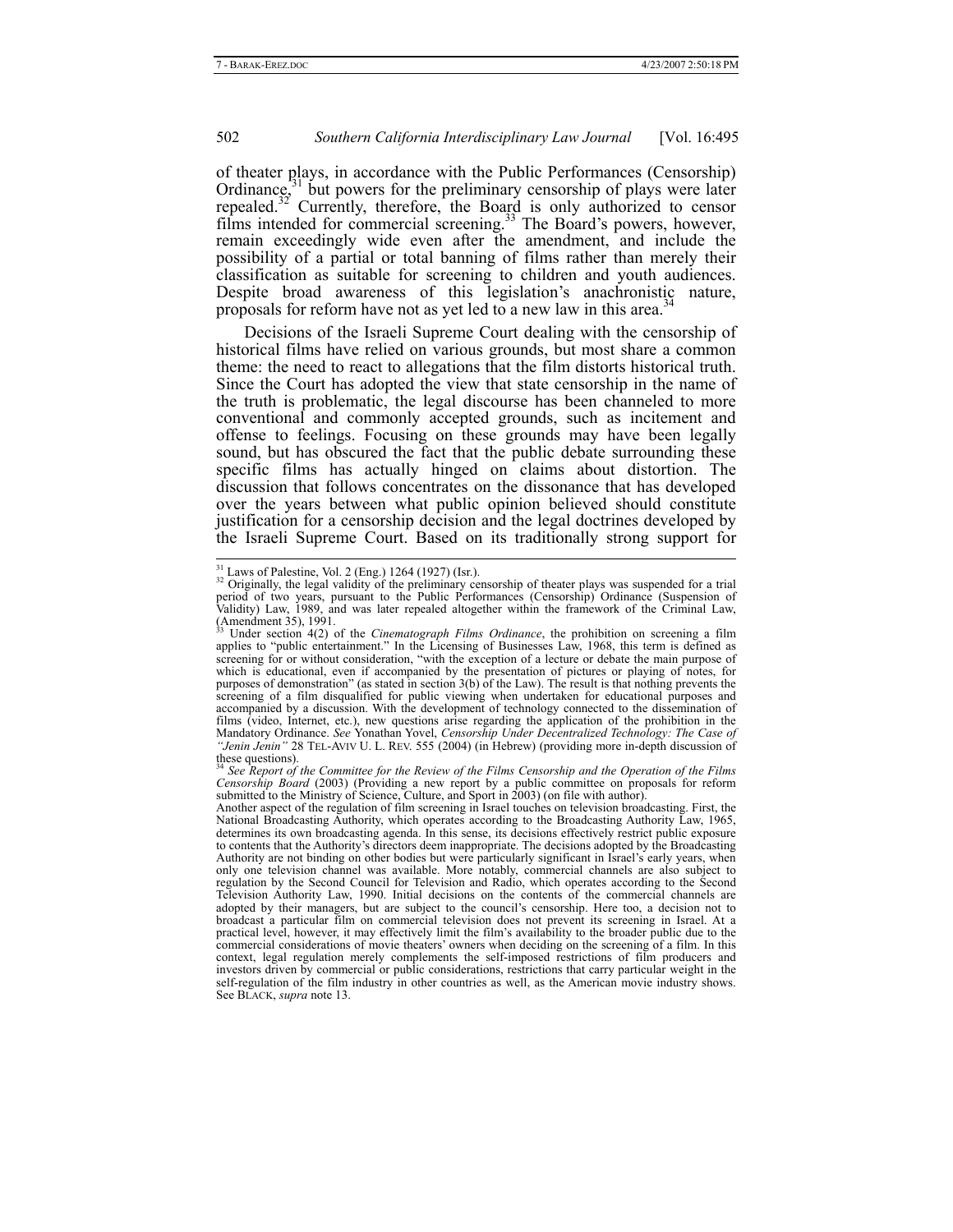freedom of speech, $35$  the Supreme Court has invalidated censorship decisions in most cases. The Censorship Board, however, has apparently endorsed a different approach. The Board's decisions indicate its members feel they should express the "national spirit" as they perceive it, which is outraged by what they consider the vilification of the State of Israel and its authorities. A chronological reading of judicial rulings issued on decisions of the Board reveals a rather fascinating pattern of mutual imperviousness. The Board adopts decisions and the Court invalidates them. The Board then adopts a similar decision in the next case, although its subsequent invalidation is almost inevitable given the Supreme Court's entrenched case law on these questions. The Supreme Court's influence on administrative practice is thus limited, apart from the Board's sporadic attempts to couch its decisions, whenever possible, in a freedom of expression rhetoric in the hope of eluding the searchlight of judicial review.

Supreme Court case law has rejected from the outset the notion that claims about distortion could be grounds for film censorship, fearing governmental hegemony in the realm of expression. The question was discussed for the first time in the 1960s in the matter of *Israel Film Studios Ltd. v. Gerry* ("*Israel Film Studios").*<sup>36</sup> This case concerned a short film that was in essence a report, intended for screening as part of the newsreels that used to be shown in movie houses before the television age. It reported an eviction from a house in the Somail suburb of Tel Aviv, and included a clip showing "tenants resisting the police, who were protecting themselves and dragging a woman by her hands and feet. In the process, her dress rolled up and exposed her legs up to her hips."<sup>3</sup>

The reason given for censoring this section of the film was that "it offends good taste and does not present the problem in its entirety, and is therefore liable to mislead and be injurious to public opinion."38 In the responding affidavit submitted to the Court by the Board's chairman, he explains:

Someone who sees the aforementioned section gains the impression that the police invaded the neighborhood and acted as they did without any justification. The newsreel does not present an accurate picture of the events, namely, that the Somail residents forcibly prevented state authorities from executing a court order. The Board members held that these "appearances" could be educationally harmful to the public, and might even encourage lawbreaking and disturbances. Furthermore, the Board members also felt that the entire scene was in bad taste, and especially for youths viewing this newsreel.<sup>39</sup>

The Court accepted the petition against the Board's decision to censor

<sup>&</sup>lt;sup>35</sup> HCJ 73/53 Kol Ha`am v. Minister of the Interior [1953] IsrSC 7 871.<br><sup>36</sup> HCJ 243/62 Israel Film Studios Ltd. v. Gerry [1962] IsrSC 15 2407.<br><sup>38</sup> *Id.* at 2411. 39 *Id*.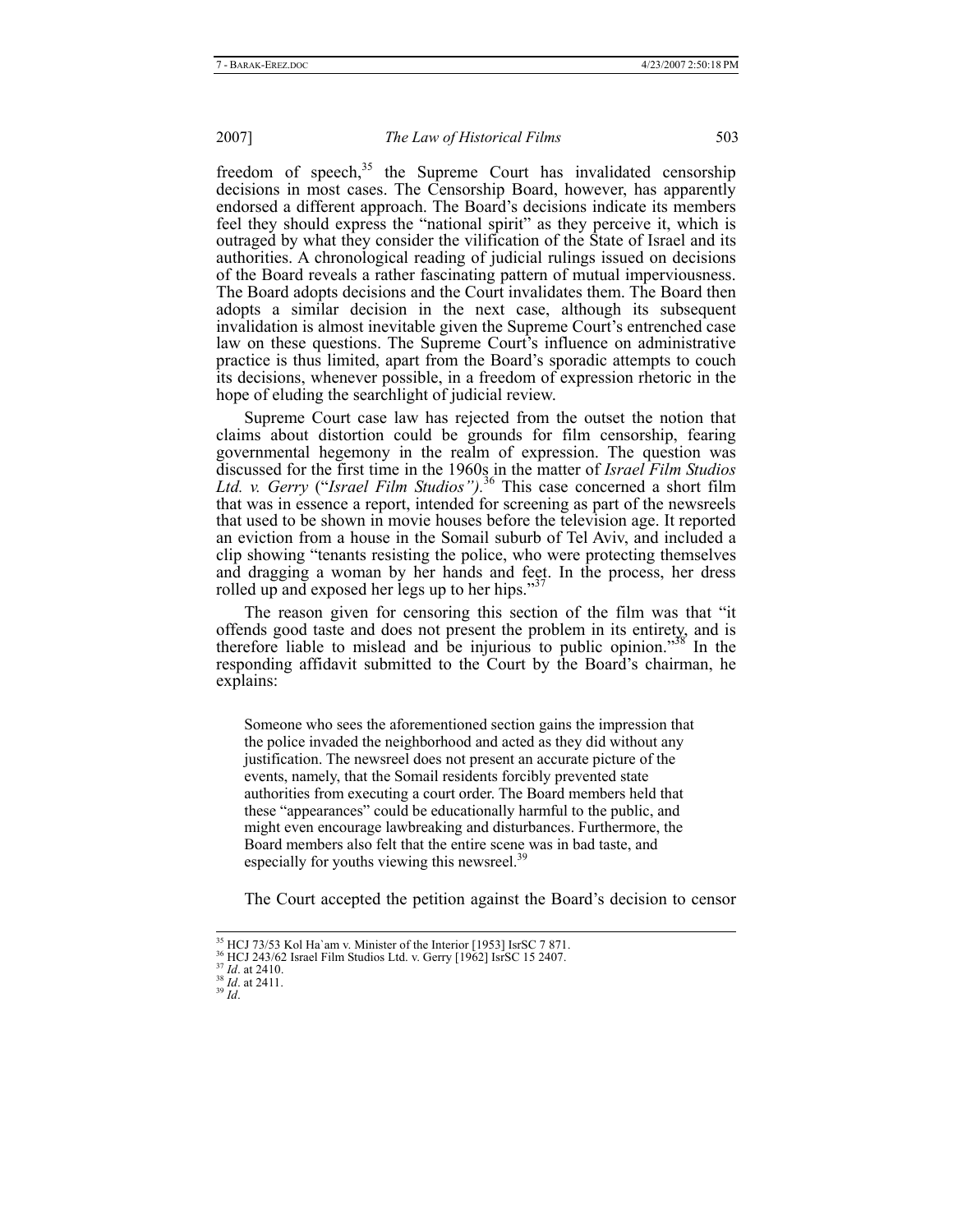the film.40 It ruled that the distortion ensuing from a partial perspective cannot constitute grounds for censorship, relying on two arguments. The first related to the particular context of the newsreel and its time constraints: "A newsreel cannot present problems in their entirety and explain them exhaustively . . . . It is sufficient for it to present the unembellished events, as captured by the camera; it can leave the task of explanation to others."<sup>41</sup> The second reason is of more general and fundamental significance, focusing on the fear of allowing the state to be the sole arbiter of the truth. Justice Landau explained: "A sovereign arrogating for itself the power to determine what the citizen should know will ultimately determine what the citizen should think; nothing constitutes a greater contradiction of true democracy, which is not 'directed from above.">42

The *Ein Gal* decision of the late 1970s involved the more difficult case of a film that outraged the Censorship Board as representing lies.<sup>43</sup> This time, the claim of deviation from the truth did not devolve on an isolated dispute touching on the conduct of the state authorities. Rather, it was directed against an entire film dealing with the Israeli-Palestinian conflict, and was perceived as contesting the legitimacy of the State of Israel. More specifically, *Ein Gal* dealt with the screening of a documentary film entitled *The Struggle over the Land or Palestine in Israel,* produced by a German team. An Israeli citizen, known as a radical leftist, owned the rights to the film.<sup>44</sup> The Censorship Board banned the film for screening on the grounds that "it incites the minorities against the State of Israel and its citizens, and is liable to inflame emotions and acts of violence<sup>145</sup> In a letter sent by the Board chairman in response to reactions in the international press, he

To Professor Daphne Barak-Erez Greetings, Indeed, it is I, and the missing "i" in my name is a minor mistake compared to the High Court's major mistakes in this case. Best wishes Ehud Ein Gil

<sup>&</sup>lt;sup>40</sup> See generally id.<br><sup>41</sup> Id. at 2414.<br><sup>42</sup> Id. at 2416. Justice Witkon's minority view espoused an alternative world view, ready to accept a<br>presumption to educate the public by presenting it with the "correct" version Justice Witkon, "it is not true that the passage at stake indeed reflects reality as it was, untouched and unembellished; in fact, this was only a fragment of 'reality.' The reality is that in our country the values of the law are neither understood nor acknowledged and, in many areas, the public (and not only its 'primitive' layers) does not evince respect for judicial orders. In my humble opinion, this is one of the most painful and crucial problems troubling our young state. Hence, given these circumstances, portraying such an event and failing to inform the viewer of the wrong involved in contempt for the law product and its agents do not depict the complete reality.<sup>77</sup> Id. at 2424.<br><sup>43</sup> HCJ 807/78 Ein Gal v. Films and Plays Censorship Board, [1979] IsrSC 33(1) 274.<br><sup>44</sup> The petitioner's name, as it appears in the judgment, E

Ehud Ein Gil [not Ein Gal], a member of Matspen, a political party of the extreme left, who has recently published a book about his personal and political life. *See* EHUD EIN GIL, TAHANOT BE-DEREKH HATSARMAVET*,* (2004) (in Hebrew). In response to my enquiries when writing this article, he sent me the following e-mail message:

E-mail from Ehud Ein Gil to Daphne Barak-Erez, Professor, (Apr. 15, 2004) (on file with author). 45 HCJ 807/78 *Ein Gal*, IsrSC 33(1) 274 at 275.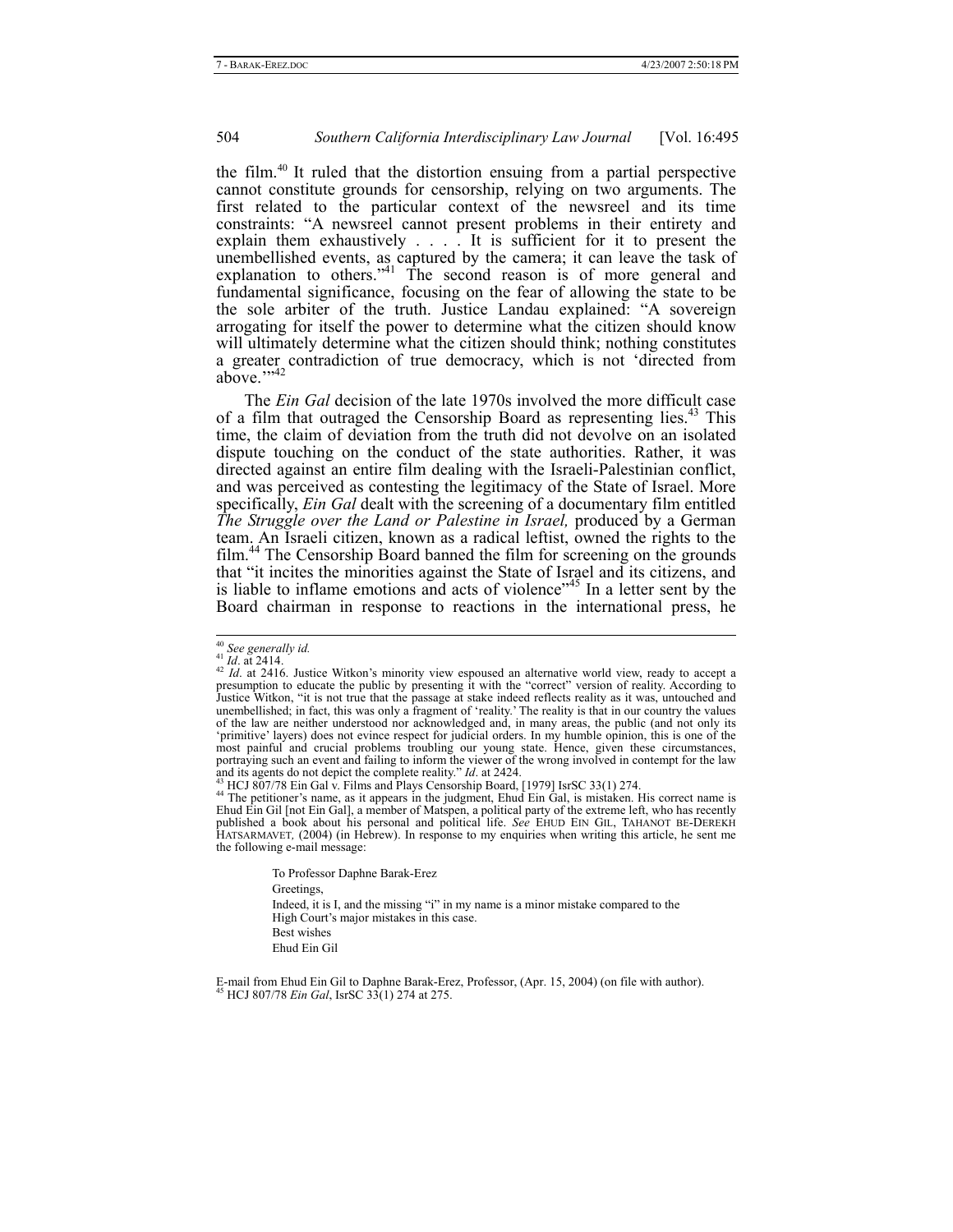explains: "Not only does the film make no attempt to maintain even an appearance of fairness, but it maliciously perverts historical facts, patently intending to besmirch the image of the State of Israel and incite the Arab population."46

These comments focus on the two grounds for censorship that had guided the Board: the problem of distortion and the danger of incitement. In itself, the claim of distortion was insufficient for banning the film in view of the Court's ruling in *Israel Film Studios.* Nonetheless, it was again discussed at length. Justice Landau issued the ruling, having also written the main opinion in the *Israel Film Studios* case. Given these circumstances, the judgment could have been expected to focus on the incitement claim that, after the ruling in *Israel Film Studios* eschewing intervention based on distortion, remained the only legitimate grounds for censorship. But this was not the case. In fact, the judgment centered almost entirely on the question of distortion. A large part of the judgment was devoted to the historical travesty presented in the film. For example, Justice Landau pointed out that, "in describing the events of 1948, the film producers avoided mentioning that they occurred at the height of a war of self-defense in which the Jewish community was fighting for its survival, $1^{47}$  and that the filmmakers had avoided mentioning that the lands of Petah Tikvah and Tel-Aviv had been purchased for full consideration.<sup>48</sup>

Prima facie, the focus on the problem of distortion seems inconsistent with the ruling in *Israel Film Studios.* In differentiating between the cases, Justice Landau explained that a distinction must be drawn between the "shooting and screening of topical events in a documentary film, which does not require a comprehensive presentation of the facts, and an explanatory-informative film that purports to be documentary but, in fact, consists of a tendentious presentation of past events while distorting historical facts."<sup>49</sup> Even so, Justice Landau was aware of the difficulty involved in censoring a film solely for not being true given the disputes over the question of truth and, accordingly, decided to apply the rule established in *Israel Film Studios*. In his own words: "Since when does the untruth of a movie or play disqualify it in a state that guarantees the citizen freedom of expression?"<sup>50</sup> Ultimately, guided by this fundamental consideration, Justice Landau decided to approve the banning of the film solely on the basis of his determination that it contained potential for incitement, primarily of the Arab public: "Were this film to be shown in Israel, there is an imminent danger that, given the high persuasiveness of visual images, it could become an effective tool of incitement among Arabs living here and encourage them to engage in criminal activities, while also winning the sympathy of Jewish youths who did not know Joseph."<sup>51</sup>

<sup>&</sup>lt;sup>46</sup> *Id.*<br><sup>47</sup> HCJ 807/78 *Ein Gal*, IsrSC 33(1) 274 at 275–76.<br><sup>48</sup> *Id.* at 276.<br><sup>48</sup> *Id.* at 277.<br><sup>50</sup> *Id.*<br><sup>51</sup> *Id.* at 278. The phrase "who did not know Joseph" cites from the biblical story about the new Egyptian king "who did not know Joseph" meaning he was not acquainted with the past. *See Exodus* Egyptian king "who did not know Joseph" meaning he was not acquainted with the past. See Exodus 1:8 (King James).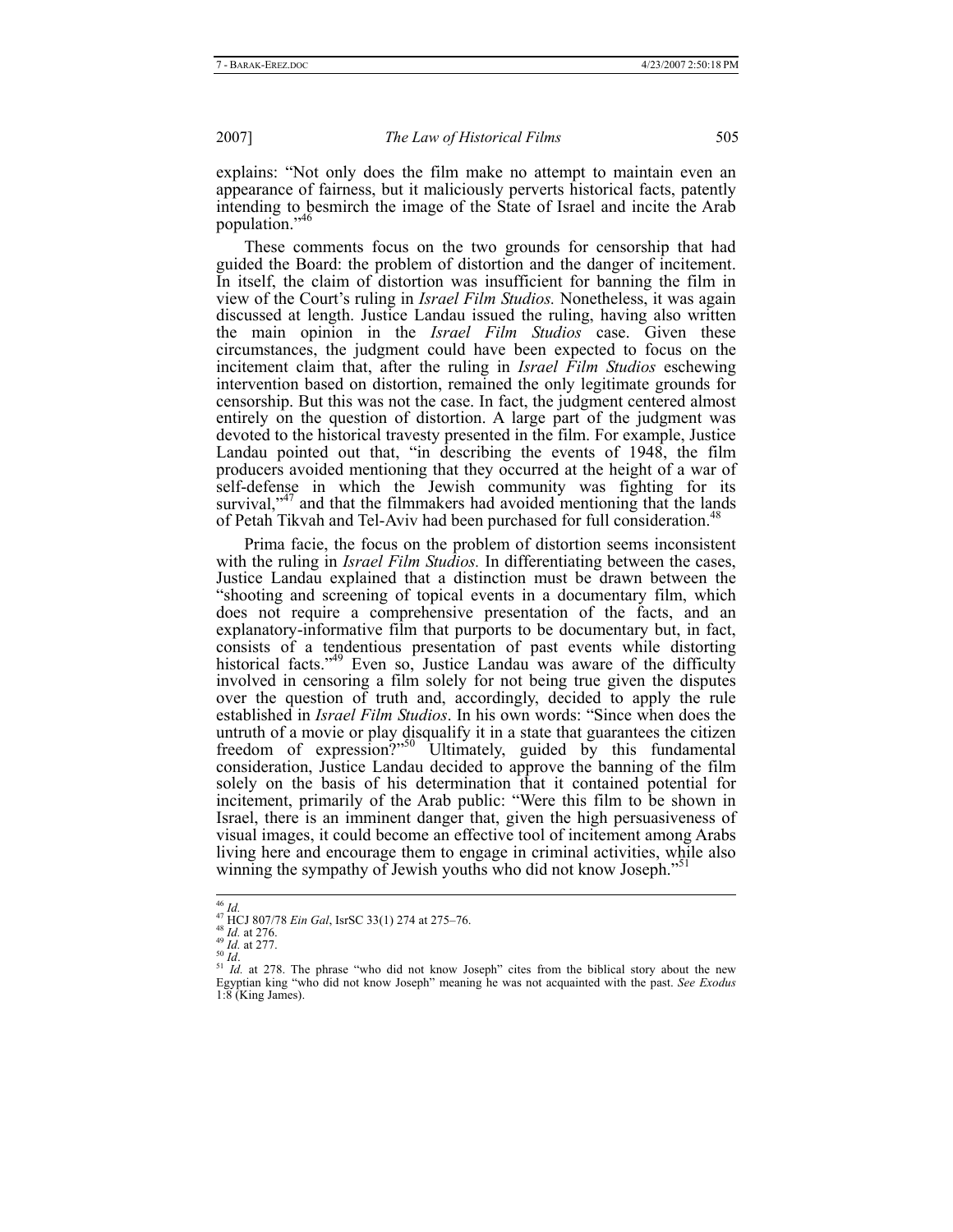At least formally, then, the decision to ban the film was not based on its falsity. The question of incitement, however, was not actually discussed in depth. The decision was largely based on a general assessment of the possibility of incitement, without specifically examining the concrete situation in light of the stringent probability criteria established in the wellknown *Kol ha-Am* precedent. The two other members of the panel, Justices Bekhor and Elon, concurred with Justice Landau's judgment and made no further comments.

It bears emphasis that the subjects discussed in *The Struggle over the Land* were anathema to Israeli society when the screening of this film was originally discussed. The historiography of Israeli cinema shows that the Palestinian problem first surfaces during the  $1980s$ <sup>53</sup> Up to then, Israeli cinema ignored the subject almost entirely, confining discussion of the Arab-Israeli conflict mainly to the context of Israel's wars with the neighboring Arab countries.<sup>54</sup>

Developments surrounding *The Struggle over the Land* are worth comparing with those involving another film, *Hirbet Hiz'eh*, which was broadcasted on television in the same year (1978) after a protracted public controversy. The film was based on a book by S. Yizhar published in 1949, *The Story of Hirbet Hiz'eh*, which portrays the expulsion of residents from an Arab village by an Israeli Defense Force ("IDF") unit at the end of the War of Independence, in compliance with an operative order. The name, *Hirbet Hiz'eh*, does not point to an actual place and the story is usually understood as a metaphor for similar stories in numerous Arab villages during the War of Independence. In 1977, the Broadcasting Authority decided to finance the production of a film based on the story, which was only completed after the elections that resulted in the establishment of the first Likud government. The controversy surfaced during 1978, after the Broadcasting Authority's decision to show the film became public knowledge. At the last minute, the new minister of education from the National Religious Party, Zevulun Hammer, decided to cancel the showing. The discussion had by then expanded into issues touching on the independence of the Broadcasting Authority, and opinions divided along party lines. Right-wingers were opposed to the showing and opposition parties, including the Labor party that had just lost the elections, were in favor. Finally, about a week after the minister's decision, the Broadcasting Authority's plenum decided in favor and the film was shown despite the heated polemic.<sup>5</sup>

A comparison with the film censored in the *Ein Gal* case is particularly instructive. Both films triggered indignation and argument, for similar reasons. In portraying the problem of the Palestinian refugees, both films

<sup>&</sup>lt;sup>52</sup> HCJ 807/78 Ein Gal, IsrSC 33(1) 274 at 278.<br><sup>53</sup> Ella Shochat, *Meta-Narrative/Critical Readings: The Politics of Israeli Cinema, in FICTIVE LOOKS:* ON ISRAELI CINEMA 44, 62 (Nurith Gertz, Orly Lubin, & Judd Ne'eman, eds., Open Univ. 1998) (in Hebrew).<br> $^{54}$  *Id.* at 56.

<sup>54</sup> *Id.* at 56. <sup>55</sup> *See also* Anita Shapira, *Hirbet Hiz'eh: Memory and Oblivion,* 21 ALPAYIM – <sup>A</sup> MULTIDISCIPLINARY PUBLICATION FOR CONTEMPORARY THOUGHT AND LITERATURE 9 (2000) (in Hebrew).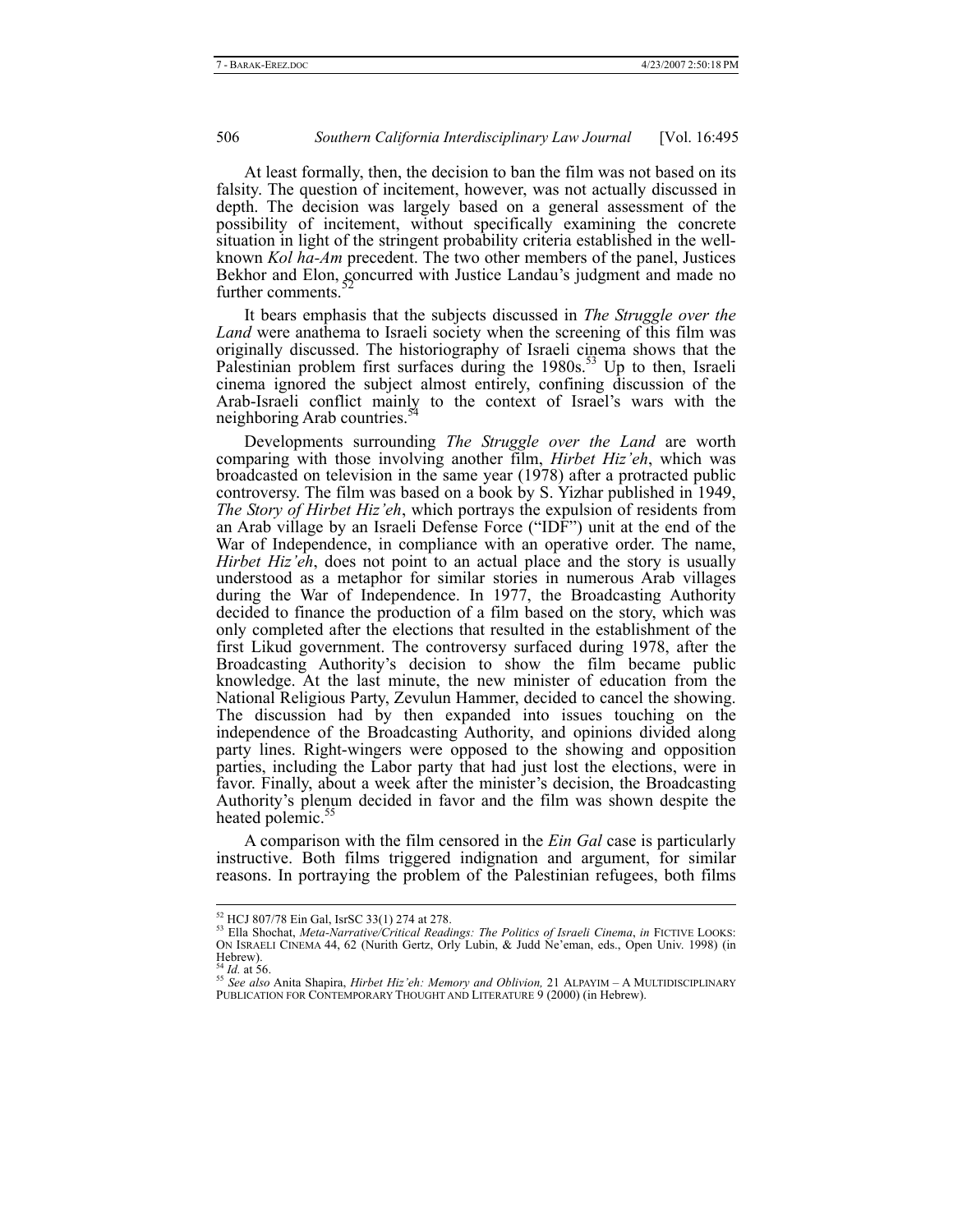begin with the victims and the injustice that they suffered, and both point to the State of Israel as the agent responsible for it. Yet, whereas *The Struggle over the Land* was totally banned for screening in Israel, *Hirbet Hiz'eh* not only reached the Israeli public but did so through the only channel of national television!

Why this discrepancy? Several distinctions could help to clarify this question, at least partially. At the formal level, the screenings were not discussed by the same body. As for contents, *The Struggle over the Land* covered a broader historical epoch. It presented Zionism as a colonialist movement and was not limited to specific wrongs during the War of Independence. Moreover, it was also regarded as more problematic in view of its documentary pretensions. By contrast, *Hirbet Hiz'eh* could enjoy the benefit of the doubt because it need not be considered necessarily representative. The personalities associated with the films also played a role in establishing the films' public image. *Hirbet Hiz'eh* was based on a novel by author S. Yizhar, a pillar of the Israeli literary and political establishments. In contrast, *The Struggle over the Land* was produced by a German team, and was being promoted by a member of the far left Matspen party. As such, it was judged a greater threat. Another and perhaps decisive difference is the documentary character of *The Struggle over the*  Land, which directly threatened the "established" version of the national history, as distinct from *Hirbet Hiz'eh,* which was based on a purportedly fictional story. While it was common knowledge that the story was based on the writer's personal experiences, it remained just that—a story or a parable. Admittedly, the comparison between the two cases is limited because only *The Struggle over the Land* was the subject of legal proceedings.

Over the years, Israeli case law has repeatedly ruled out censorship of films by reason of their being allegedly tainted by the distortion of history.<sup>57</sup> This was also true regarding the censorship of plays, to which the

In the same spirit, the court also dismissed a petition against the screening of the film *The* 

<sup>&</sup>lt;sup>56</sup> *Compare id.*, with HCJ 807/78 *Ein Gal*, IsrSC 33(1) 274. <sup>57</sup> This was the case both in the traditional context of censorship exercised by the Censorship Board and in the context of petitions requesting the Court to censor television broadcasts, in accordance with the laws governing the operation of the Broadcasting Authority or the Second Authority for Television and Radio. A well-known controversy over allegedly distorted documentary materials emerged in the context of a petition brought by activists of Mizrachi (non-European Jewish) origin in the early 1980s. Their petition was directed against the broadcasting of Yigal Lussin's *Pillar of Fire*, a series dealing with the history of Zionism. The petitioners argued that the series was inaccurate insofar as it ignored the role played by Mizrachi Jewry in the Zionist enterprise. *See* HCJ 1/81 Shiran v. Broadcasting Authority [1981] IsrSC 35(3) 365. The petition was dismissed in view of the Court's fundamental approach that an unfair and even biased presentation of content does not justify the infringement of the right to freedom of expression.

A petition similar to the one filed against the screening of the *Pillar of Fire* series was submitted concerning another important television project surveying the history of Israel on its fiftieth anniversary, the *Revival* series. *See* HCJ 2137/98 Elias v. Chairman of Managerial Committee of Broadcasting Authority (unpublished). The series, argued the public petitioner in this case, "although supposedly documentary, does not record the facts as they occurred." He explained that "the series is unfaithful to historical truth and, even worse, it is unfaithful to the State of Israel." In a brief judgment dismissing the petition, the Court reiterated its position stating: "As we know, historical truth has many facets and many interpretations… whatever the historical truth, the Court is not the censor of the Broadcasting Authority to disqualify programs that, according to one or another petitioner, or according to the Court, do not reflect actual truth." *Id.*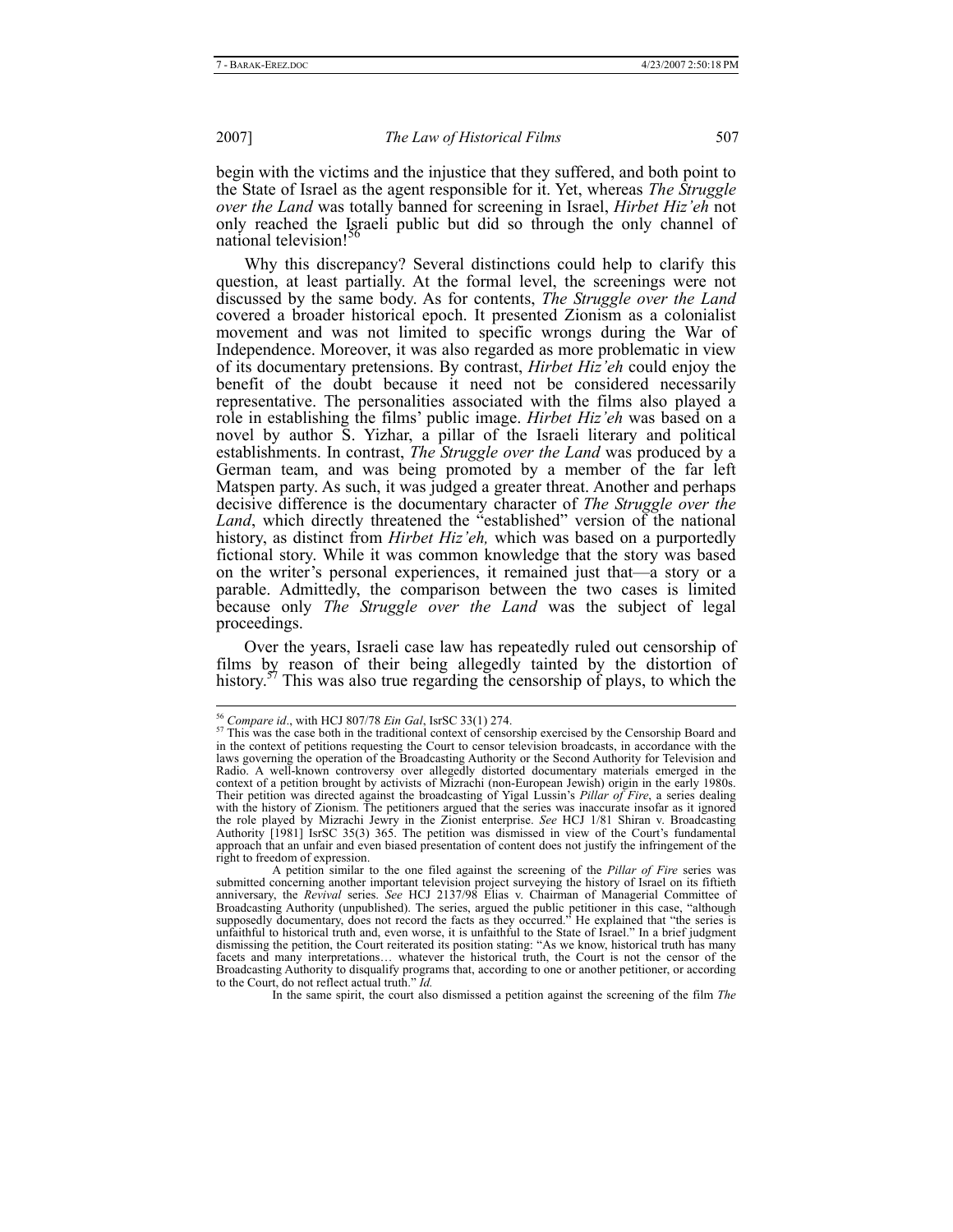same legislation applied.<sup>58</sup> The controversy surrounding Yitzhak Laor's mid-1980s play *Ephraim Returns to the Army*, describing events in the occupied territories under Israeli military rule,<sup>59</sup> can exemplify this. Rather than depict specific episodes, the play presented imaginary scenarios purportedly reflecting the conduct of the Israeli military. The Censorship Board banned the play, claiming that it "presents a false, distorted, dreadful, and malicious image of the military administration, even intimating a comparison with Nazi rule."<sup>60</sup> The censorship decision also considered fears of "a harsh emotional outburst of negative feelings towards the State, of loathing and revulsion towards the IDF generally and the military administration in particular."<sup>61</sup> It further referred to fears due to the incitement of the Arab public, and to the "severe offense to the feelings of the Jewish public by the implied and explicit comparison between the Israeli regime and the Nazi occupation." $62^{\circ}$  In this case too, the petition against the censorship decision was accepted. The distortion claim was summarily rejected as irrelevant. According to Justice Barak, "It is none of the Board's business whether the play reflects reality, or distorts it."<sup>63</sup> As a precedent for this statement, he cited the ruling of Justice Landau in *Ein*   $Gal<sup>64</sup>$  that, while affirming the decision to censor the film in question, refrained from predicating this conclusion on the distortion claim per se. Regarding the incitement argument, Justice Barak further determined that its probability had not reached the level of "near certainty." He did not relate to Justice Landau's willingness to assume a danger of incitement

l

*Israeli Government Announces in Astonishment*, which linked protests against the Oslo Accords to the assassination of Prime Minister Yitzhak Rabin. The petition contended that the film, presented as a documentary, "distorted" the events of the time. See HCJ 2888/97 Novick v. Second Television and Broadcasting Authority [1997] IsrSC 51(5)193.<br>Another judgment "celebrating" the (legal) freedom to distort historical truth

in 1999, on the matter of Motti Lerner's docudrama *The Kastner Trial*. *See* HCJ 6126/94 Senesh v. Broadcasting Authority [1999] IsrSC 53(3) 817. The script included an exchange suggesting that Hannah Senesh, a legendary heroine who parachuted in Hungary during WWII, broke down under Nazi torture and gave away her comrades. This accusation had no basis in any historical record, and even the series' producers made no claims to its authenticity. On the other hand, they did claim they could do this in a non-documentary film, which specifically noted at the beginning of every chapter that it was a fictional drama that did not pretend to be a documentary reconstruction of events. The petitioners, members of the Senesh family joined by concerned members of the public, demanded the omission of the offensive statements from the series. Their demand was explained as intended to protect Hannah Senesh's personal dignity as well as the feelings of the public at large. Among the various questions raised by the *Senesh* case, the one deserving attention here is the censoring of speech based on its alleged falsity. The *Senesh* case also dealt with the protection of the particular person maligned by the expression and, as such, raised additional considerations pertaining to the appropriate balance of freedom of speech vs. human dignity and the good name of others. In this case too, however, the Court was steadfast in its refusal to allow any curtailing of expression on the basis of its falsity. According to Justice Barak, "a democratic, freedom loving society does not make the protection of expression and creativity contingent on their reflecting the truth." *Id.* at 840. The reason is that the "the victory of truth will come by virtue of its intrinsic power and its ability to overcome deceit in the battlefield of ideas." *Id.* Justice Cheshin issued a minority opinion that favored accepting the petition. Nevertheless, although he believed that the majority had failed to give adequate weight to the claim of personal affront to the dignity of Hannah Senesh, he did not question the majority opinion insofar as it concerned the protection of the public interest in general.<br><sup>58</sup> See supra note 32.

<sup>&</sup>lt;sup>59</sup> HCJ 14/86 Laor v. Films and Plays Censorship Board [1987] IsrSC 41(1) 421.<br><sup>60</sup> *Id.* at 426.<br><sup>62</sup> *Id. at 439.*<br><sup>63</sup> *Id.* at 439–40.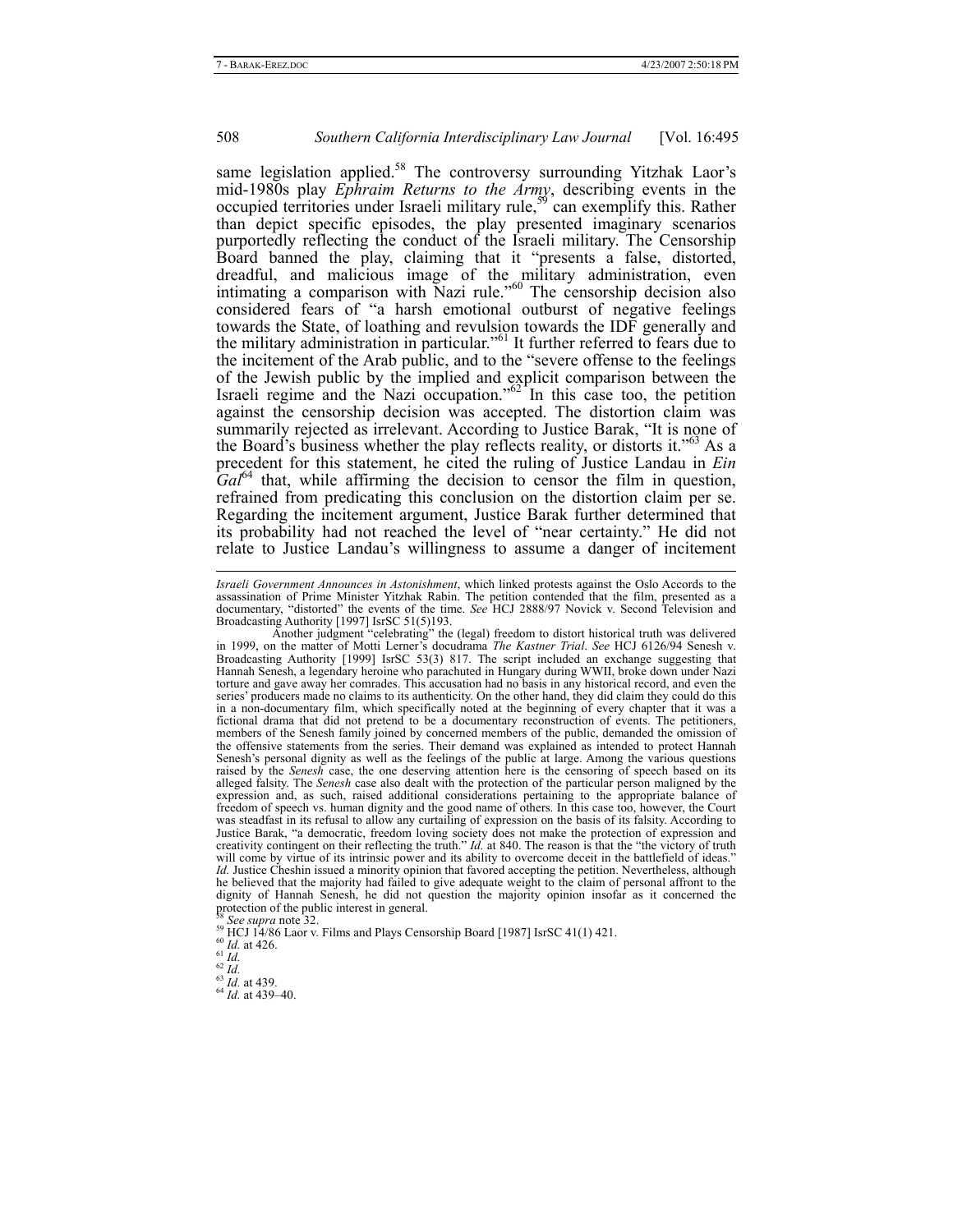without reviewing it thoroughly. According to Justice Barak, "The finding that a play (naturally intended for a limited and often selected public coming to the theatre on their own initiative) might lead to a nearly certain probability of disruption in the public order might be substantiated only exceptionally."

The conclusion emerging from the legal precedents is that the Israeli Supreme Court definitely holds that distortions of truth are not adequate grounds for censorship, as opposed to expressions with significant potential for incitement, which do serve as sufficient cause for limiting freedom of expression. When adequately implemented, however, incitement law cannot lead to a decision to disqualify films even when they evoke rage and resistance. From this perspective, *Ein Gal* illustrates, by reversal, that incitement law is an inadequate tool for dealing with this matter. As noted, this is an isolated case of banning a film considered false on grounds of incitement, although the judgment did not examine this cause in detail.

The entrenchment of the doctrine barring state intervention in films thought to include false facts led to a search for other grounds for censorship. One alternative noted above was incitement, but this is not a widely applicable option. Many enraging expressions are not inciting. As a result, case law began to focus on another cause of censorship, more precisely, on grave offense to public feelings. The claim in this context is different: truth may indeed be victorious in the battle of ideas, but the emotional damage attendant on the dissemination of lies cannot be ignored.<sup>66</sup>

The claim of offense to feelings was originally considered in the context of non-documentary works, where the distortion claim is irrelevant in any event, but later it also surfaced regarding documentaries. A qualified readiness to legitimize restrictions on freedom of speech by invoking protection of feelings emerged in two rulings issued during the 1970s. These decisions centered on films that touched on sensitivities associated with historical events but had not professed to be historical, including *The Night Porter*, a film directed by Liliana Cavani describing a fictional relationship between a Holocaust survivor and a Nazi,67 and *The Vulture*, an Israeli film that criticizes the hypocrisy and commercialization it attributed

<sup>&</sup>lt;sup>65</sup> *Id*. at 440.<br><sup>66</sup> The claim that legal intervention is necessary due to the harm caused by the expression itself is accepted in the theoretical discourse dealing with justifications for restricting racist expressions.<br><sup>67</sup> HCJ 549/75 Noah Films Ltd v. Films and Plays Censorship Board [1975] IsrSC 30(1) 757, 762. The

Censorship Board banned this film in 1975, following protests against the screening by the National Union of Israeli Students, the Israel Organization of Former Nazi Prisoners, and the Association of Religious Teachers. Following the decision, the distributors filed a petition to the High Court of Justice. The justices shared the assumption that the film was a fictional account and not a documentary, that it was not pornographic, and that its general spirit was anti-Nazi. A distortion claim was fundamentally irrelevant for a film of this kind, and censorship could only be based, if at all, on an alleged offense to the public's feelings, as the Censorship Board indeed attempted to argue. Ultimately, these were not the questions at the focus of the ruling, which was primarily based on the violation of the distributors' right to a hearing, since the decision was made in the absence of their representative. Under the circumstances, the Court held that the damage to the distributor could not be rectified by way of a renewed deliberation at the Censorship Board, given the Court's estimate that the public atmosphere would preclude the exercise of calm and considered discretion, unaffected by the surrounding events. As a result, the film was permitted for screening without elaboration on its merits.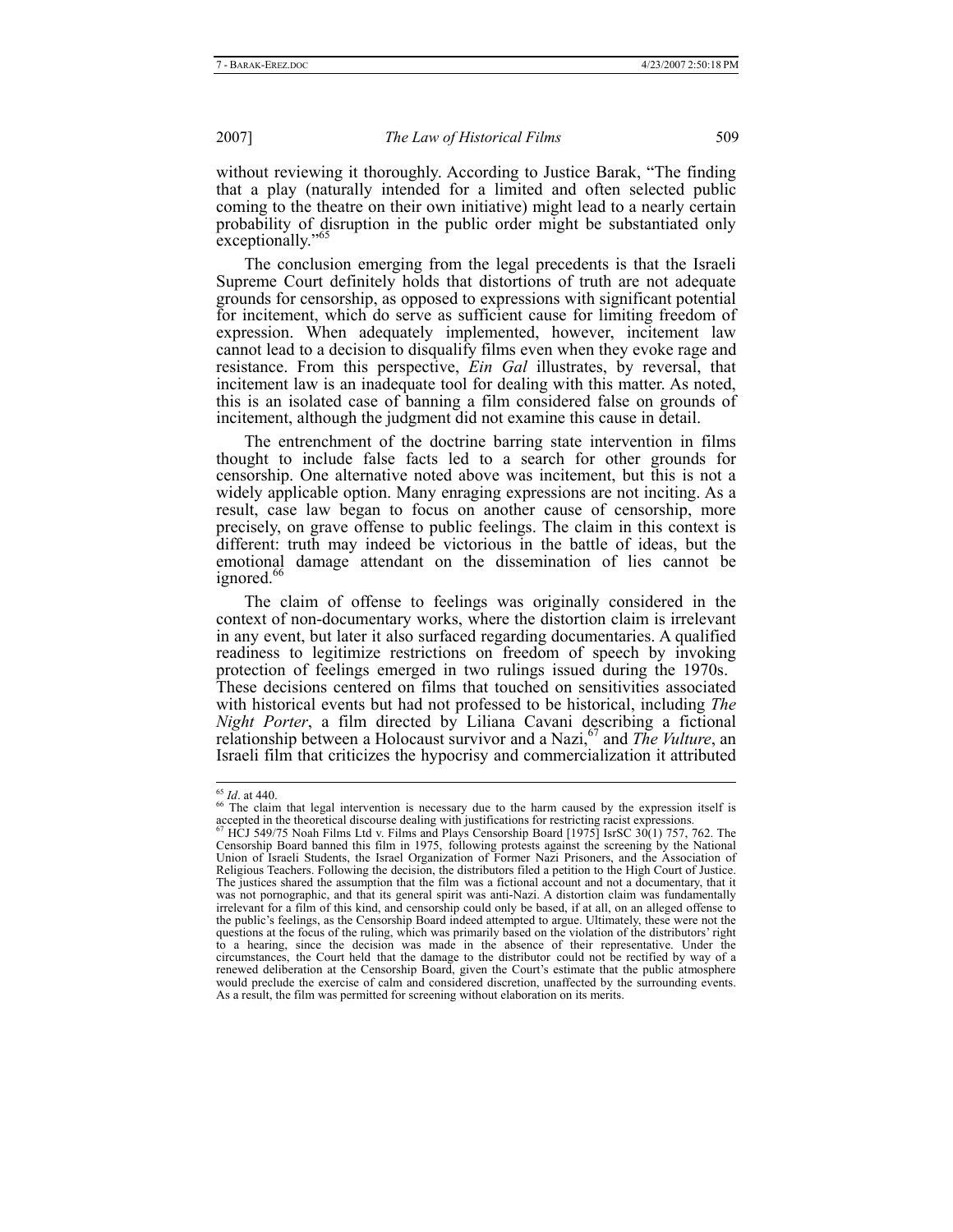to many of the official projects commemorating fallen soldiers.<sup>68</sup> The decisions dealing with these two films are important in the present context. Although they did not confront the issue of distortion, they did contribute to the development of the claim of offense to feelings, later used to disqualify films that were also claimed to be distorted.

Offense to feelings is, prima facie, a different and separate basis for restricting freedom of expression, and is adjudicated independently from the question of truth. The claim of offense to feelings, however, did serve as an alternative to censorship based on falsehood. In other words: even though the government is not the custodian of truth and cannot disqualify expressions it perceives to be false, it may still bar them because of their effect on the public's feelings. Seemingly, then, the claim of offense to feelings has gradually emerged as a camouflage for falsehood claims rejected by the Court.<sup>69</sup> After all, if the truth content of the film is beyond dispute then, even if this content is painful, requesting that the film be disqualified would be extremely difficult. For instance, a serious attempt to ban a documentary film presenting the IDF massacre in Kefar Kassem in October 1956 merely because it shames the army is hardly conceivable. The claim of offense to feelings, then, is often based on a presumption of untruth, even though this may not be the claim up front. While the Court has not explicitly addressed the internal nexus between these two grounds of censorship, in practice it has refused to uphold censorship decisions based on offense to feelings claims that, de facto, were aimed at expressions considered untruthful. More precisely, the Court has set such a high threshold for the offense to feelings claim that, since the 1970s, it has not found any emotional offense serious enough to justify restrictions to freedom of expression.

The first ruling addressing the offense to feelings claim as an alternative to the falsehood claim was *Laor*.<sup>70</sup> While affirming the validity of the claim in principle, Justice Barak rendered it irrelevant in practice by establishing a particularly high threshold for its application. In a touching paragraph of his judgment he writes:

<sup>&</sup>lt;sup>68</sup> HCJ 243/81 Yaki Yosha Ltd. v. Films and Plays Censorship Board [1981] IsrSC 35(3) 421. Originally, the Censorship Board approved the screening of the film for audiences eighteen and over by a bare majority of one (eight against seven). Following a renewed application by the deputy minister of defense, who requested that the film be banned altogether, the Board reconvened and decided to allow screenings only subject to certain cuts and omissions. In this case, the ruling unquestionably supports the principle of disqualifying the film due to consideration for the feelings of the bereaved, drawing an analogy to the possibility of banning a film by invoking religious sensitivities. According to Justice Landau, "the bereavement of the families of soldiers who fell in Israel's wars is a supremely sensitive matter, and if many of them are deeply offended by the manner in which memorial projects are presented in this film—and the petitioner does not deny that they indeed are—they deserve special tolerance and consideration, no less than those who believe that a special prohibition was enacted in the criminal code for their protection." *Id.* at 425. He further added: "The caution required from us toward their feelings counterbalances our aversion to any form of censorship." *Id.* 69 Note that case law also addressed the question of affront to feelings in contexts that do not involve

disputes about factual truth. For other cases in which the Censorship Board accepted banning decisions due to affronted feelings, see *supra* notes 67–68 and accompanying text. *See also* HCJ 15614/01 Gur Aryeh v. The Second Authority for Television and Radio [2001] IsrSC 55(4) 267 (regarding a petition by religious individuals to prevent the screening on the Sabbath of a film about their lives). <sup>70</sup> See HCJ 14/86 Laor [1987] IsrSC 41(1) 421.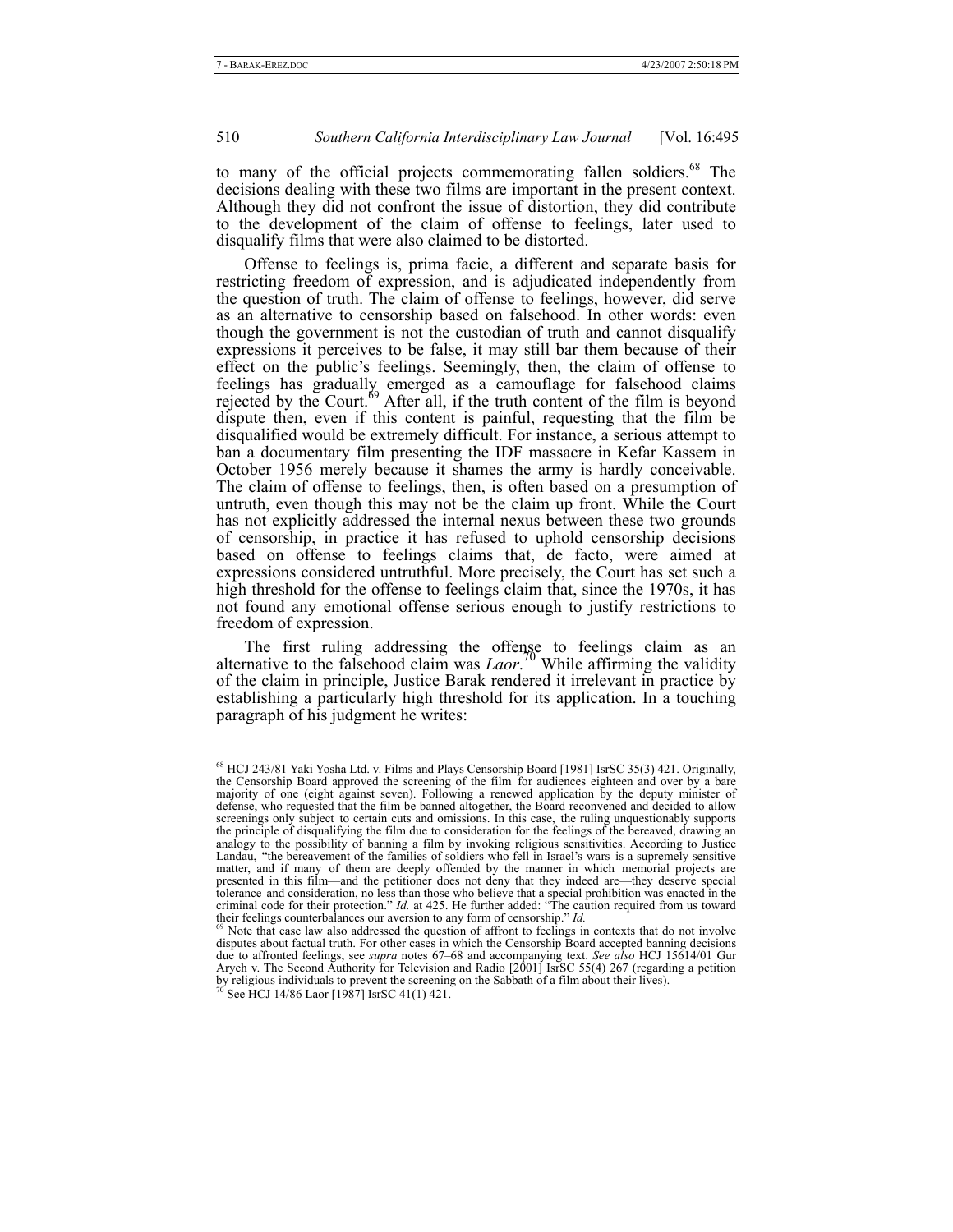Indeed, the passage in the play may offend the feelings of the Jewish public, and is certainly liable to offend the feelings of those with personal experience of the Holocaust. I myself was a child during the Holocaust, and I crossed fences and borders guarded by the German Army smuggling objects on my body. The parallel between the German soldier arresting a child and the Israeli soldier arresting an Arab youngster breaks my heart. Nonetheless, we live in a democratic state, in which this heartbreak is the very heart of democracy.<sup>71</sup>

He then concluded that, "under the circumstances, one should never say that the offense to feelings is so deep as to justify infringing freedom of expression."<sup>12</sup> The two other members of the panel, Justices Netanyahu and Malts, concurred with Justice Barak's opinion, albeit with considerable discomfort, and accepted the Board members' description of the play as a "vulgar concoction of eroticism, politics, and all manner of perversion."<sup>73</sup> At a later stage, the High Court decision on *Laor* served as a catalyst for abolishing the censorship of plays once it became clear that, in most cases, it could not be justified.

## V. THE *JENIN, JENIN* AFFAIR

All the problems attendant on the censorship of historical films emerged in the relatively recent controversy surrounding the documentary film *Jenin, Jenin* in the *Bakri v. Film Censorship Board* ("*Bakri*") case*.* 75 According to the people involved in the making of this film, it was meant to present the Palestinian narrative of the battle in the Jenin refugee camp in April 2002, during "Operation Defensive Wall." Justice Dorner noted: "From the outset, the petitioner declared he had made no attempt in the film to present the Israeli position or to offer a balanced portrayal of the events, but to give a voice to the Palestinian story."<sup>76</sup> The Censorship Board decided not to authorize the screening of the film. A majority—eight out of

<sup>&</sup>lt;sup>71</sup> See id.<br><sup>72</sup> See id. at 441.<br><sup>73</sup> See id. at 442 (Justice Netanyahu); id. at 444 (Justice Malts).<br><sup>74</sup> See *supra* note 32. The high threshold set in the *Laor* decision sealed the fate of the offense to<br><sup>74</sup> See *su* feelings claim in all other cases. For instance, in Novick v. Second Television and Broadcasting Authority, the petitioners had claimed that ascribing responsibility for Rabin's assassination to the protests against the Oslo agreements was not only untrue but also offended their feelings. The Court rejected the claim but qualified its rejection by stating that "as opposed to an anticipated affront to a person's good name, an anticipated affront to the feelings of the public at large or of a large sector of the population may occasionally justify granting an injunctive measure that infringes freedom of expression. This could be the case when the offense is so grave, extreme, crude, and profound that its very occurrence creates a highly probable and unavoidable certainty of disruption in the public order." HCJ 2888/97 Novick [1997] IsrSC 51(5)193, 202.

In Senesh v. Broadcasting Authority, Justice Barak reiterated and clarified that what is required is an "offense to feelings that shakes the foundations of mutual tolerance," HCJ 6126/94 Senesh [1999] IsrSC 53(3) 817. Accordingly, cases falling in this category will be "exceptional and unusual." *Id*. The language of the ruling in fact questions whether such cases could ever materialize. The Court's precedents suggest that an offense to feelings can never or, more precisely, almost never justify censorship.<br> $^{75}$  HCJ 316/03 Bakri v. Film Censorship Board [2003] IsrSC 58(1) 249.

<sup>&</sup>lt;sup>76</sup> Hd. at 257. More precisely, note that the petitioner did not present the Palestinian narrative from the perspective of an external observer, but the public position that, from his perspective, was true.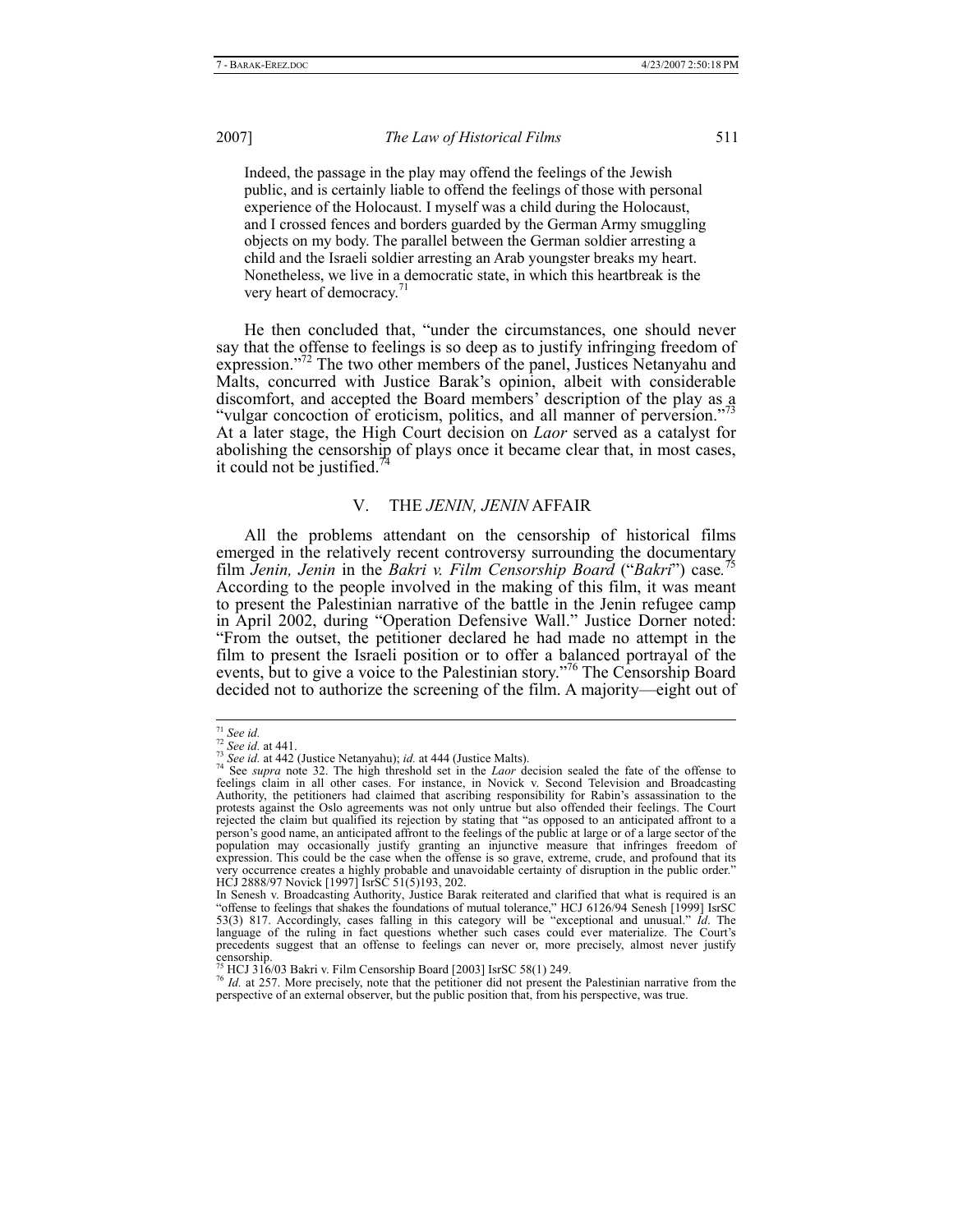eleven Board members present at the meeting—adopted this decision, against a minority view supporting the position that the screening should be allowed accompanied by a slide from the IDF spokesperson or as limited for screening to audiences eighteen and over. This decision was litigated in the High Court of Justice following a petition filed by the film's director. Details in Justice Procaccia's opinion can help to discern the elements that had so incensed Board members: "According to the film, the IDF carried out a massacre in Jenin and attempted to cover it up by hiding the bodies. IDF soldiers deliberately injured children, women, elderly, and handicapped people. The camp was shelled by aircraft and artillery, causing extensive injury to life and property." $\frac{1}{7}$  Interestingly, a previous documentary film directed by Bakri, *1948*, did not lead to any uproar or public demands for censorship, although it described the misery of Palestinian refugees who lost everything during the war that followed the establishment of Israel in 1948. The difference apparently lies in the public perception of the truthfulness of the two films. The suffering of Palestinian refugees following Israel's creation was perceived as historical truth, although interpretations differ regarding the responsibility for this outcome on the two sides of the conflict. In contrast, the accusations made by *Jenin, Jenin* were perceived as sheer lies and anti-Israeli propaganda.

The reasons given for banning *Jenin, Jenin* related to its being "distorted," "offensive to the public's feelings," and "inciting." The Board's reasons for the censorship decision expose the gap that has emerged over the years between general culture and legal culture. Some of these reasons have no room from the outset within the context of the legal precedents on freedom of expression. According to settled case law, a government body seeking to restrain personal expression cannot, prima facie, adduce claims of distortion and falsification, even if persuasive and substantiated. The incitement claim, recognized in case law,<sup>78</sup> was not factually substantiated in the specific circumstances of this case and was raised only in a general sense. On the face of it, then, only the argument of offense to feelings had any validity and yet, for over twenty years, it did not serve as a basis for censorship (unless the issue at stake was religious sensitivities).

Reading the protocols of the deliberations in the Censorship Board sharpens the sense of a gap between the views of the Board members and settled case law. Generally, Board members' statements include arguments relevant to film criticism in the public discourse, where a film can be denounced as propaganda or simply as deceit. These claims, however, are widely opposed to the Supreme Court's accepted criteria for banning a film.

Most supporters of the censorship decision related primarily to their reservations about the film's contents. They paid little regard to the weight they should assign to the value of freedom of expression or to the balancing

<sup>77</sup> *Id.* at 273. <sup>78</sup> *See supra* note 51. 79 *See* HCJ 243/81 Yaki Yosha Ltd. v. Films and Plays Censorship Board [1981] IsrSC 35(3) 421 (for the last case in which an offense to feelings argument prevailed).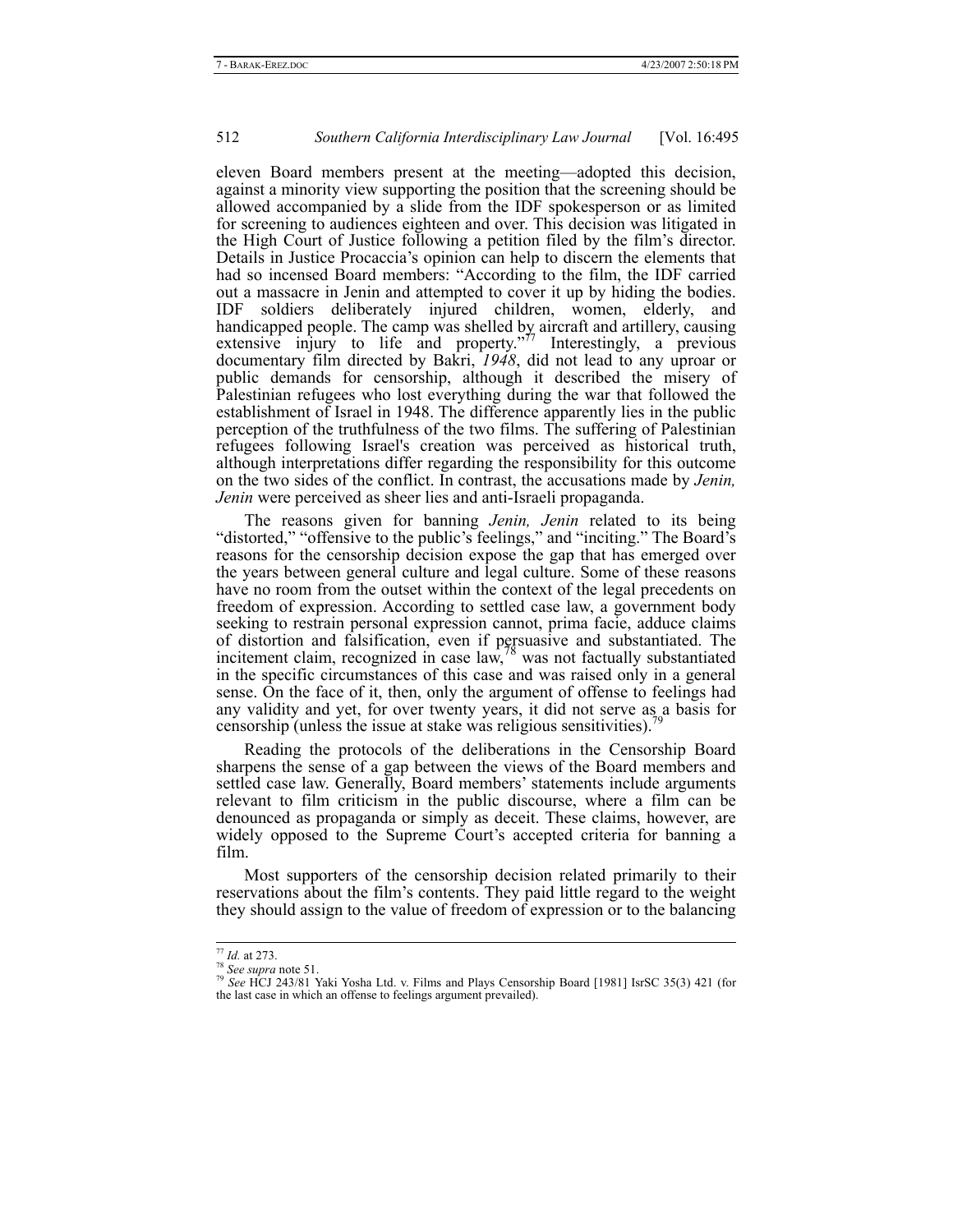tests guiding the Supreme Court, which might perhaps be expected given that most board appointees have political affiliations and public commitments.

The Board plenum devoted two meetings to the decision on *Jenin, Jenin*—one that adopted the original decision to ban the film,<sup>80</sup> followed by another that considered an appeal on this decision argued by Muhammad Bakri's attorney.<sup>81</sup> At the opening of the first meeting and before the screening, Chairman Nissim Abuloff warned the participants: "We must suppress our feelings and, however much we abhor the film, we must repeatedly emphasize that our role is not to restrain anyone and certainly not to prevent freedom of expression, obviously subject to certain limitations."<sup>82</sup> After the screening, however, this warning was seemingly forgotten. Some of the participants indicated that this was a propaganda film, a fact they considered was enough to justify its banning. The entire hearing was influenced by the film's identification with the enemy and its perception as a non-Israeli film, or worse still, the film of an Israeli who had joined the enemy. One of the Board members argued: "This is a Palestinian propaganda film made by an Israeli citizen. Just imagine that in England during the war they would have shown a Nazi propaganda film."<sup>83</sup> Another member concurred saying, "this is expressly an enemy propaganda film, and for that reason I cannot allow it."<sup>84</sup> One of the other speakers was particularly incensed by the mention of the Palestinian Public Relations Minister, Yasser Abd Rabbo, in the credits. In his view, "given that the name of the Palestinian public relations minister appears in the credits, they were obviously aware of this. This is an enemy propaganda film."<sup>85</sup> The dissenting view in the Board discussions was spearheaded by Adv. Orna Lin. While condemning the film as a loathsome and even inflammatory piece of propaganda, she remained loyal to the values of freedom of expression. But, as mentioned, this view remained a minority opinion.

Special interest attaches to the comments of Yechiel Guttman, a lawyer and journalist who supports the Labor Party (and hence is not identified with the right wing). Guttman argued for a distinction between "freedom of expression" and "freedom of anarchy."<sup>86</sup> He also related to the lack of balance in the film: "Not even one good word was said to the effect that maybe, by chance, one soldier was an angel in Jenin<sup> $37$ </sup> The claim against the film's bias was also echoed by others. Another member stated: "For a film purporting to be a documentary, it does not present the background, meaning the events preceding the actions of IDF soldiers defending their

 <sup>80</sup> MINISTRY OF SCIENCE, FILM CENSORSHIP BOARD: PROTOCOL OF FIRST PLENUM MEETING OF *JENIN,*

*JENIN* (Nov. 18, 2002) [hereinafter *FIRST PROTOCOL OF JENIN, JENIN*].<br><sup>81</sup> MINISTRY OF SCIENCE, FILM CENSORSHIP BOARD: PROTOCOL OF SECOND PLENUM MEETING OF *JENIN, JENIN* (Dec. 23, 2002) [hereinafter *SECOND PROTOCOL OF* 

<sup>&</sup>lt;sup>82</sup> FIRST PROTOCOL OF JENIN, JENIN, supra note 80 at 1.<br>
<sup>83</sup> FIRST PROTOCOL OF JENIN, JENIN, supra note 80 at 4.<br>
<sup>84</sup> FIRST PROTOCOL OF JENIN, JENIN, supra note 80 at 5.<br>
<sup>85</sup> FIRST PROTOCOL OF JENIN, JENIN, supra note "fairness doctrine," formerly recognized in the context of American telecommunication law. *See* Red Lion Broadcasting Co. v. F.C.C*.* 395 U.S. 367 (1969).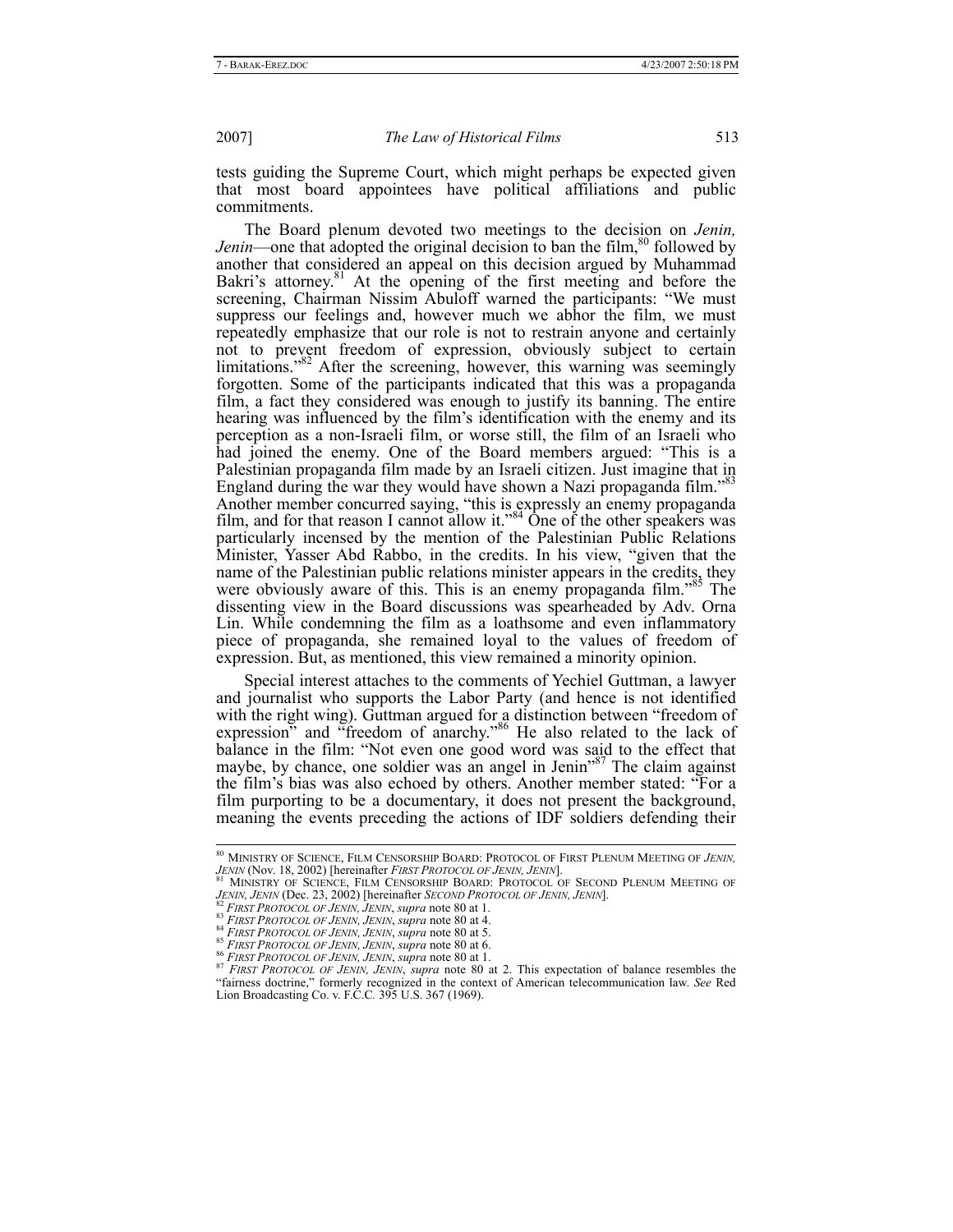lives in hostile surroundings. The presentation of the issue is biased and tendentious. It is a film devoid of moral integrity, which maligns the  $IDF.$ <sup>88</sup>

Even when legal arguments such as the claim of incitement were raised, they were addressed intuitively and through generalizations. One member argued: "The film will be seen by Arab residents of Israel, who might be affected by it."<sup>89</sup> Another stated: "As the representative of the police in this Board, my role is to prevent incitement. This film will have grave effects, causing damage, incitement, hatred, and so forth."90 Another member, relying on her experience as an educator, declared: "The film engenders real hatred, and I believe that all seeing it leave with feelings of hatred."<sup>91</sup> At the second hearing, some of the speakers reiterated their concerns about the danger of incitement within the Arab population, but without addressing the question of whether the degree of incitement in the film reaches a threshold justifying legal intervention. One of the members indicated that the film "is liable to encourage cooperation with terrorist organizations within extremist factions in the Arab population."92 Another member noted "it is inflammatory and, if I were an Arab, the film would be a call to revenge. It would encourage me to take revenge."<sup>93</sup> There is no little irony in the extensive attention of the Censorship Board to the film's influence on Arab viewers, given that the Board includes no Arab members.

The participants' comments at the Board's hearings suggest they took into account the possibility that the High Court of Justice might invalidate their decision, and were not deterred by this. Perhaps even the opposite. They expressed their belief that it was incumbent upon them to speak their minds against the film, even at the risk of the decision being overturned.<sup>94</sup> As Yechiel Guttman observed: "Our decision may be annulled, but I'm not really bothered by this . . . . I still think it is my right, and not just my right, but my duty, and the Court will do as it pleases.<sup>595</sup> Other members joined him in this line of argument, emphasizing the moral responsibility that would rest upon the Court. One of them explained: "I think that the film should be banned and if the High Court wants to permit it, then let the blood of those who will suffer as a result of the decision be on the Court's head."<sup>96</sup> In a slightly more moderate formulation, another one added: "This is a case in which, if the High Court permits, it assumes full responsibility [for the consequences of its decision].

<sup>&</sup>lt;sup>88</sup> SECOND PROTOCOL OF JENIN, JENIN, supra note 81 at 12.<br><sup>89</sup> FIRST PROTOCOL OF JENIN, JENIN, supra note 80 at 4.<br><sup>90</sup> FIRST PROTOCOL OF JENIN, JENIN, supra note 80 at 5.<br><sup>91</sup> FIRST PROTOCOL OF JENIN, JENIN, supra note process that aims to challenge the hegemonic view, even if it might be overturned. *See* Heather Gerken, *Dissenting by Deciding,* 57 STAN. L. REV*.* 1745 (2005). Gerken, however, concentrated on the views of minorities that cannot prevail in the general political process, whereas concerning *Jenin-Jenin* the position of the censorship board was not necessarily a minority view but rather a view that contradicted the judicial view on the matter.

<sup>&</sup>lt;sup>95</sup> FIRST PROTOCOL OF JENIN, JENIN, supra note 80 at 2.<br><sup>96</sup> FIRST PROTOCOL OF JENIN, JENIN, supra note 80 at 5.<br><sup>97</sup> FIRST PROTOCOL OF JENIN, JENIN, supra note 80 at 5.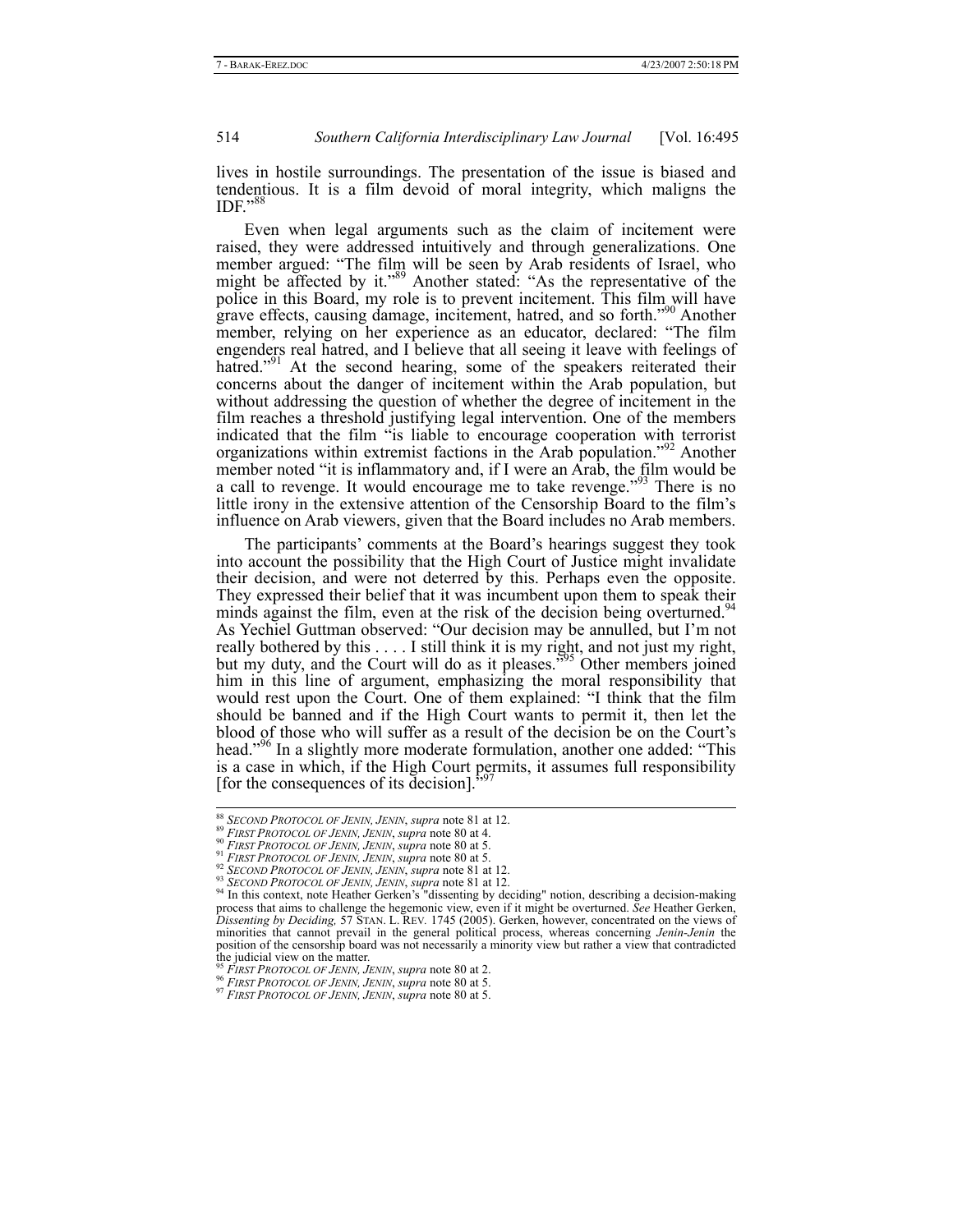In contrast to these deliberations, and focusing exclusively on legal parameters, the Israeli Supreme Court accepted the petition against the decision to deny permission for the screening of *Jenin, Jenin*. Regarding claims pertaining to the film being false, the justices rejected them unanimously, relying on existing precedents.<sup>98</sup> In the words of Justice Dorner: "The falseness of an expression is also, per se, insufficient cause for removing protection."99 Similarly, Justice Procaccia categorically stated: "The question of true and false in human creativity, including artistic creativity, cannot usually constitute cause for restricting freedom of expression."100

The claim of incitement, raised only in generalized terms, was also bound to be rejected according to existing precedents. In her decision, Justice Dorner disregarded this claim altogether, and Justice Procaccia explicitly ruled out the possibility of incitement with regard to an Israeli audience. In her view, "the film is meant to be shown to the general public in Israeli cinemas. The fear that the film's images might incite the public, or part of it, to negate Israel's right to exist, is a far-fetched claim without basis in proven fact."<sup>101</sup> Interestingly, Justice Procaccia spoke from the viewpoint which assumed that the screening of the film would be before the Israeli public in general, whereas the Board members had focused the incitement claim on screenings to Israeli Arab audiences.

In these circumstances, the ruling on *Jenin Jenin* focused on the question of offense to feelings. Justice Dorner's judgment broadened the reservations that previous case law had shown regarding the claim of offense to feelings, effectively barring any possibility of using it as grounds for an absolute disqualification of a film. In her view,

the pain and anguish of the bereaved families and the heavy feelings of the soldiers are understandable, and allowing the screening of the film does not imply disregard for this pain or reduced appreciation for their contribution to the security and well-being of the country. Nor does it suggest endorsement of its contents. It would be fitting for the respondents to focus their energies—as they have indeed done, and with significant success—in confronting the alleged offense in the realm of freedom of expression.<sup>103</sup>

In this context, she mentions the *Ein Gal* ruling and states it no longer reflects the law. In her view, "since this ruling was issued in 1979, times have changed and so has the law. Given the case law since then, the precedent set there can no longer stand. In any event, I hold that Israeli society is currently able to deal with such expressions."<sup>104</sup> Justice Dorner's

<sup>&</sup>lt;sup>98</sup> *See generally* **HCJ** 316/03 Bakri [2003] IsrSC 58(1) 249.<br><sup>99</sup> *Id.* at 261.<br><sup>100</sup> *Id.* at 271.<br><sup>101</sup> *Id.* at 272.<br><sup>102</sup> *Id.* at 272.<br><sup>103</sup> *Id.* at 270.<br><sup>104</sup> *Id*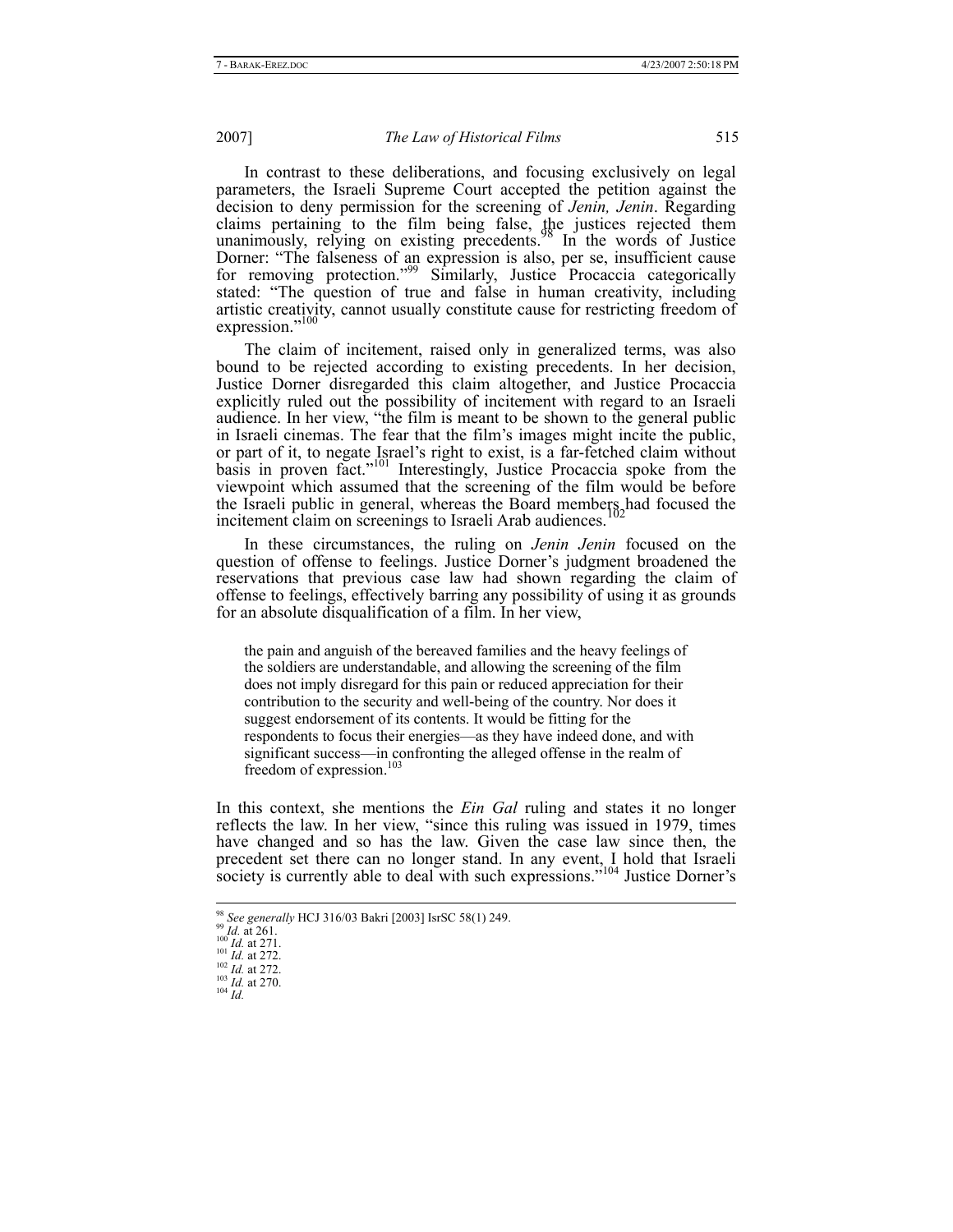statement of the law is imprecise here. As noted, the claim of offense to feelings was not discussed in *Ein Gal*, and the formal basis for that decision was the fear of incitement. Even so, the drift of the ruling is clear: there is no basis for banning provocative films, no matter how infuriating.

Justice Procaccia's judgment is more complex, but still conveys the gulf separating public sentiment from legal culture. In her view, "the Board's third reason for banning the film, dealing with severe offense to the public's feelings, requires special consideration and on it hinges the main dilemma of this affair."105 As she admits, "the messages of the film *Jenin, Jenin*, as described above, are indeed offensive to wide sections of the public in Israel."<sup>106</sup> Even so, she too ultimately supports rejecting the petition because,

although the injury is deep and real, it does not reach the high threshold required to rescind freedom of speech . . . . the offense is not radically shocking to the point of posing a concrete threat to the public order, in a way that might justify restricting freedom of expression and creativity. Although the offense to feelings is tied to Israel's armed struggle against the enemy, we are not currently going through an emergency or a national crisis of the type that might justify giving decisive weight to protection against such an offense.<sup>107</sup>

But *is* there any pain that might "radically shock" the Court? The anguish of the public that protested against the screening of *Jenin Jenin* was acute,<sup>108</sup> as evident from the intensity of the ensuing public controversy.<sup>109</sup> What else has to happen? This question does not imply a call to ban the film. Banning a film the government judges to be false because it is annoying sets a highly suspicious precedent. Still this question points out that the Court's reasoning is not convincing, and the gap between the extent of the offense to public feelings and the extent of the offense as experienced by the Court is too great. A more candid account is imperative: the offense to feelings is indeed enormous, but precisely because the dispute hinges on claims pertaining to the falsity of the film, all government interference in determining the truth must be met with strong resistance.

<sup>&</sup>lt;sup>105</sup> *Id.* at 272.<br><sup>106</sup> *Id.* at 274.<br><sup>107</sup> *Id.* at 284.<br><sup>108</sup> Parenthetically, one could further question whether the intensity of the offense can be a function of the protests' intensity. Theoretically, public feelings may be offended even when the public lacks the skills to bring its grievances to the media. Another question is whether an offense to the feelings of those whose protest was stifled as a result of a decision by the Censorship Board deserves any consideration. Thus, for instance, the Arab public in Israel presumably feels offended by the suppression<br>of one of its prominent spokesmen with the banning of *Jenin*, *Jenin*.<br><sup>109</sup> The Israel Cancer Association has rece

Muhammad Bakri, directed at the Arab public. The Association adopted this decision following protests<br>against Bakri because of his identification with *Jenin, Jenin. See* Rivka Freilich & Amos Oren, Shelving *of Campaign with the Participation of Muhammad Bakri*, YEDIOTH AHARONOT (Isr.), Aug 27, 2004 (in Hebrew). *See also* Moti Gal & Ofer Meir, *Mk Eldad Protested, and the Campaign with Bakri was Suspended*, http://www.ynet.co.il/articles/1,7340,L-2968965,00.html (in Hebrew).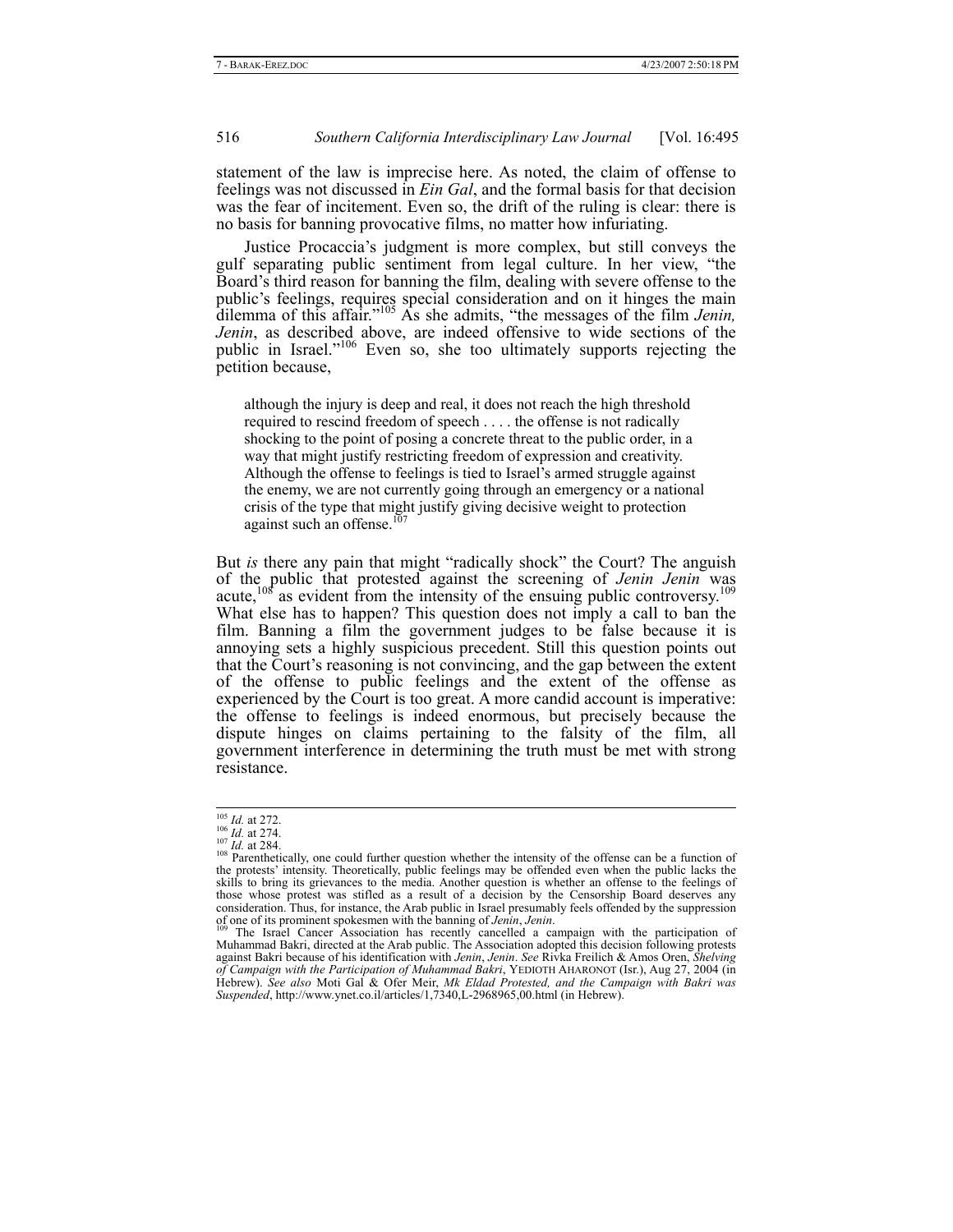The *Jenin, Jenin* litigation exposes once again the gap between legal doctrine and public sentiments. A culture granting broad protection of freedom of expression has taken root in the Israeli Supreme Court over the years.110 Concerning criticism of films purporting to portray or document history, this approach sets a particularly high threshold for censorship, making it unclear when and under what circumstances (if any) its requirements would be satisfied. Whereas public sentiment leans toward sensitivity concerning feelings, the Court ascribes the public a high and even inhuman threshold of tolerance.

To date, however, the Israeli Supreme Court has not abandoned the rhetoric of protecting feelings. It thereby exposes itself to criticism as detached from and impervious to public sensitivities. The political culture that the Court wishes to impart to the public, and rightfully so, holds that everything can be said, subject to certain restricted and delineated qualifications, such as the prohibition on incitement and the prohibitions restricting racist expressions. The public, however, is not a full partner to this endeavor. As a result of the tension between these two cultures, the Court finds itself repeatedly at the eye of the storm.

The cultural gap between the Court and the general public can also be illustrated by applications for further hearings<sup>111</sup> filed in cases dealing with controversial productions. Thus, for instance, in *Laor*, the application for a further hearing filed on behalf of the Censorship Board called upon the Court to permit additional limitations on freedom of expression for the sake of morality and good taste. Chief Justice Shamgar rejected the application, emphasizing that it reflected views alien to the Court's concept of freedom of expression. According to Justice Shamgar, "The thesis whereby the Court accepts that the petitioning Board will formulate moral criteria and educational guidelines and will ban plays it considers unedifying is farfetched and incompatible with our legal conceptions."<sup>112</sup>

In the case of *Jenin, Jenin* as well, three applications were filed for further hearings: one by the State, another by the families of the fallen soldiers, and the third by soldiers who participated in the battles. These petitions were filed although, from a purely legal perspective, the ruling had entailed no legal innovations that could serve as grounds for additional consideration. In dismissing the applications, $113$  Justice Matsa stated that, "the vast majority of the petitioners' claims were directed against the conclusion reached in the judgment, without pointing to any new legal rule determined thereby."<sup>114</sup> In fact, the State's application for a further hearing implicitly admitted this fact when it relied on "a number of cumulative reasons, some of them purely legal, and others public-legal."<sup>11</sup>

 <sup>110</sup> Even so, the level of protection that case law has afforded to freedom of expression has not always been uniform. 111 The Israeli Supreme Court can be asked to reconsider a ruling issued on a new and complicated legal

The Island Bohem Court Can to the dustries are issued by panels of three Justices.<br>
112 See FH 3/87 Films and Plays Censorship Board v. Laor [1987] IsrSC 41(2) 162, 163.<br>
113 FHHC 10480/03 Bosidan v. Bakri [2005] IsrSC 59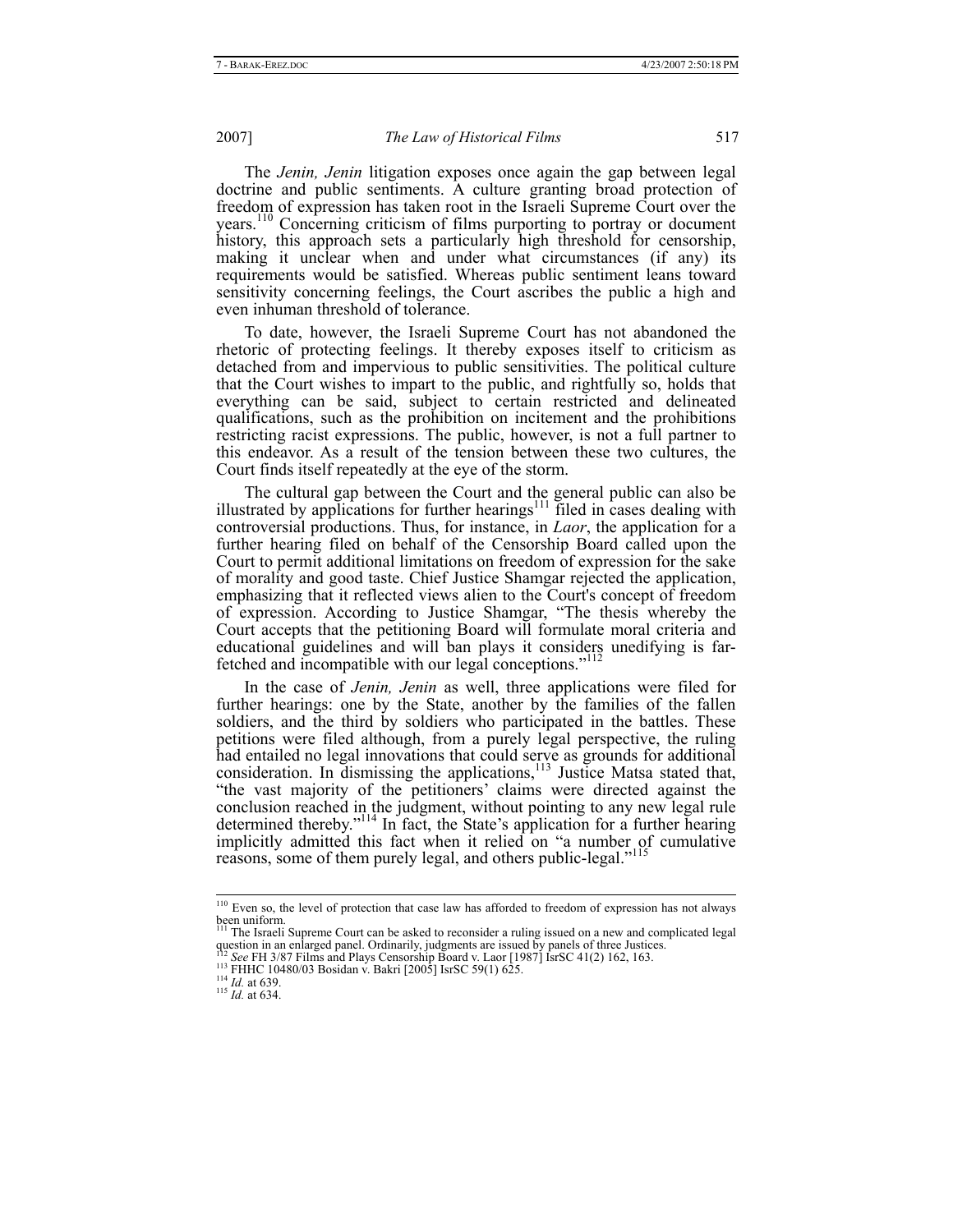In his decision to reject the petitions for a further hearing in the matter of *Jenin Jenin*, Justice Matsa attempted to bridge the gap between the judicial permission to screen the film and the public sentiments in this regard. From a formal legal perspective, the original ruling allowing the screening was not altered. His decision, however, is crammed with terms expressing criticism, disgust, and condemnation of the film and its creators. Justice Matsa positively states that parts of the film are "patently false."<sup>116</sup> He also blames the creators for the failure to reach agreement in the negotiations then being conducted under the aegis of the Court concerning the screening of the film after deleting certain passages and adding cautionary subtitles regarding others. He further states:

The respondents also lose from the failed attempt to reach a consensual agreement. The screening of the entire film after it has already been proven that it incorporates perfidious slanders although pretending to be a documentary, would certainly do them no credit. Indeed, had they consented to the arrangement I have generally described, they would have removed the stigma now attached to it as slanderous propaganda and endowed it with the stature of a film presenting the events from the Palestinian perspective that, although controversial, merits discussion.<sup>117</sup>

Justice Matsa also mentions that granting permission for the film's screening does not guarantee it will find a venue in cinemas or on television, where decisions are made by the managers of the various channels "and their considerations for granting such approval are not necessarily identical with the commendable considerations of the Board."118 This decision goes a long way toward the prevalent public view (within the Jewish audience) without altering the ruling's formal legal conclusion. Its message is that the Censorship Board is indeed not allowed to ban films due to their alleged falsity, but the Court can most certainly condemn them.

Justice Matsa's condemnation of *Jenin, Jenin* was primarily intended to mollify the public anger that accompanied the permission to screen it, due to the "approval effect" or the "legitimation effect" created whenever the State of Israel allows the screening of a film that maligns it. This effect would have been avoided altogether had the screening of films in Israel not required authorization. From this perspective, it is precisely the approval effect created by the authorization to screen *Jenin*, *Jenin* that compels reconsideration of the current format of prior review of films. In the past, the deliberation on *Laor* resulted in the abolition of prior review of plays.119 The desirable outcome of the storm generated by the permission to screen *Jenin*, *Jenin* would be a parallel reform in the area of film censorship.

<sup>116</sup> *Id.* at 630. <sup>117</sup> *Id.* at 638. <sup>118</sup> *Id.* at 639. <sup>119</sup> *See supra* notes 32 , 74.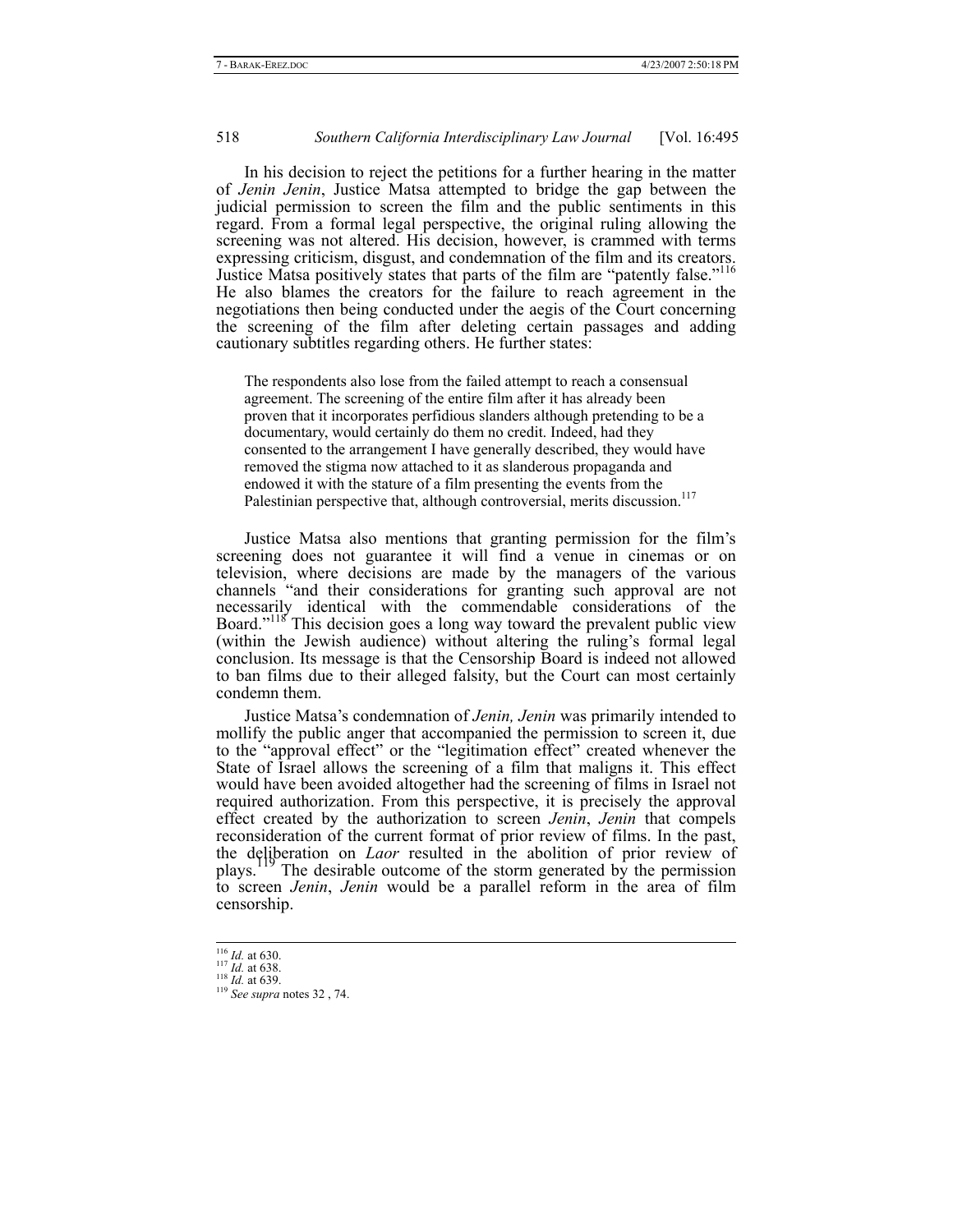The current scheme of film censorship has been criticized due to the tension between the broad powers of the Censorship Board and the broad judicial review of its decisions, which are usually overturned. Another perspective could argue that this institutional tension enriches public dialogue in Israel. This claim basically states that the Board's decisions contribute to a passionate public discourse on sensitive and repressed issues. Thus, for instance, concerning *Jenin, Jenin*, the controversy surrounding the screening of the film contributed to a public debate on issues related to "Operation Defensive Wall." The decisions of the Board, which expressed "another voice," represented a fruitful addition to this debate. From a broader perspective, however, the advantages of the current legal situation are negligible in comparison with its drawbacks. First, the public discussion elicited by censorship decisions is invariably conducted in the shadow of litigation and its contents are affected by it. In the case of *Jenin, Jenin*, instead of engaging in direct discussion of questions bearing on warfare in the occupied territories, attention was diverted, at least partially, to the secondary question of censorship. Second, the contribution to the public discourse ensuing from the disqualification of a film is greater than its damage only when the results of the process are not deleterious to freedom of expression. In other words, a censorship decision furthers public discourse only if rescinded by the High Court of Justice. Third, the public controversy triggered by the decision to ban a film such as *Jenin, Jenin* is also flawed because of the hierarchical nature of the system. Ultimately, the controversy is always decided by the High Court of Justice, and its rulings are binding. $120$ 

In the context of the current legal scheme, the fundamental position of the Israeli Supreme Court should be supported. Screenings should not be prevented purely because they are considered false and provocative. At the same time, it would be preferable for the Court to acknowledge the grave affront to feelings in cases such as *Jenin, Jenin* while explaining that it refuses to uphold the censorship decision not because the film is not offensive to the public's feelings but because of the enormous danger of turning the state into the custodian of the truth. In view of this danger, government interference in contents should be opposed, even if it may occasionally prove exceedingly difficult for the truth to prevail in the marketplace of opinions and ideas.

#### VI. THE LEGAL REGULATION OF COLLECTIVE MEMORY: A FUTILE ATTEMPT

The Israeli case law on historical films has so far led to results resembling those of American case law in this regard. Despite the different context—private law litigation in the United States and judicial review of administrative decisions in Israel—both show a similar pattern: the courts insist on avoiding decisions on historical facts even when confronting

<sup>&</sup>lt;sup>120</sup> Similarly, the Court's support of freedom of expression has led to a de-facto nullification of the Board's impact regarding films considered daringly erotic and even pornographic. Censorship decisions regarding such films were also abolished outright. *See supra* note 18.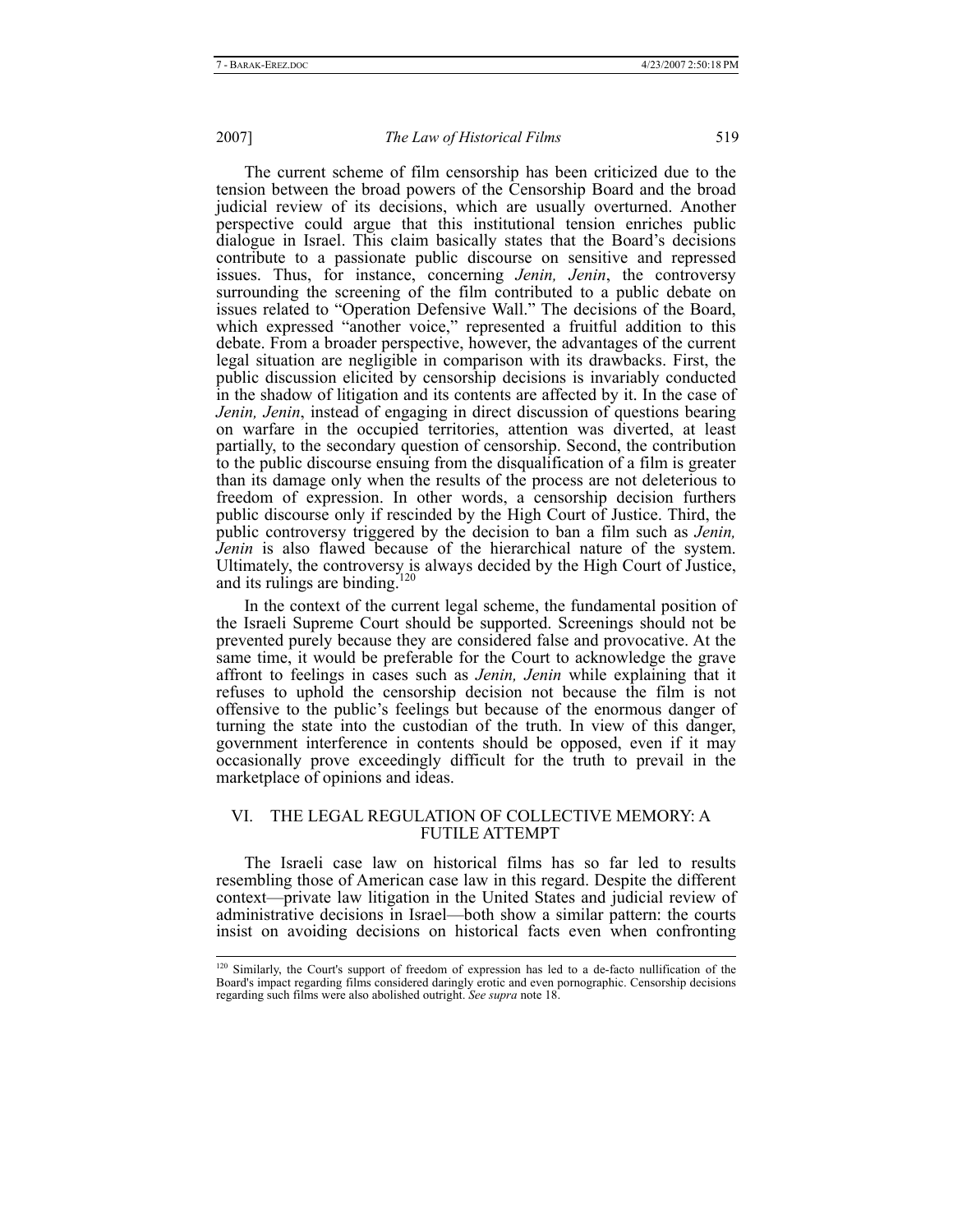serious allegations about distortions in specific films. Both private law litigation in the United States and the process of judicial review in Israel reach similar decisions of non-intervention.<sup>121</sup>

A comparison between these two case studies offers some important lessons to both sides. To Americans, the Israeli case study demonstrates that winning lawsuits dealing with distortions in historical films is hard not only because of doctrinal developments in American law, but also because courts are probably not the ideal place for deciding controversies not really hinging on historical facts but rather on collective memory. A similar trend, despite wide differences in the legal background, is also evident in the Israeli Supreme Court. To Israelis, the American case study may demonstrate that public feelings demanding censorship of controversial historical films are without legal backing abroad as well. Theoretically, the regulation of film screening through public law, as in the Israeli model, imposes greater limitations on freedom of expression and enables a different focus, centering more on community narratives and not only on falsehoods attached to individuals. In practice, however, the interpretation given to the censorship powers in Israel has gradually erased this difference.

At present, American case law is particularly relevant to Israel because it sheds light on the options for future reforms in this area. As noted, the clear policy of the Israeli Supreme Court is not to enable banning of historical films. One option is to abolish prior censorship of films altogether, subject to appropriate enforcement of criminal prohibitions relating to racist or inciting expressions. Another option for reform is to curtail the prior censorship procedure and apply it to a restricted list of grounds, such as violence, pornography, incitement, and racism (in addition to the classification of films as appropriate for viewing by specific audiences). Yet another possibility is to narrow the powers of the Censorship Board, allowing it only to add warning subtitles that would precede the screening of films offending feelings. Finally, reform could take the form of transferring licensing powers to the level of local government, making one film subject to various decisions in different places. If the power to censor films is abolished, current pressures to censor distorted films might be channeled to civil litigation, mainly in the shape of defamation suits against filmmakers. Plaintiffs may then confront hurdles similar to those already experienced by their counterparts in the United States. Although the protection granted to freedom of speech in the Israeli defamation law is not as broad as that afforded by *New York Times Co. v. Sullivan*, Israeli courts do take freedom of speech very seriously and acknowledge that, institutionally, they cannot decide historical controversies.<sup>122</sup>

<sup>&</sup>lt;sup>121</sup> The details are obviously different, as indicated by the discussion thus far. In principle, when censorship powers such as those existing in Israel are still operative, the film might not be screened in public. By contrast, private lawsuits such as defamation are brought ex-post and, therefore, do not prevent the screening.

Indeed, the Court is sometimes required to decide on the question of what is historical truth such as, for instance, when a defamation action is filed concerning a description of events in the past and the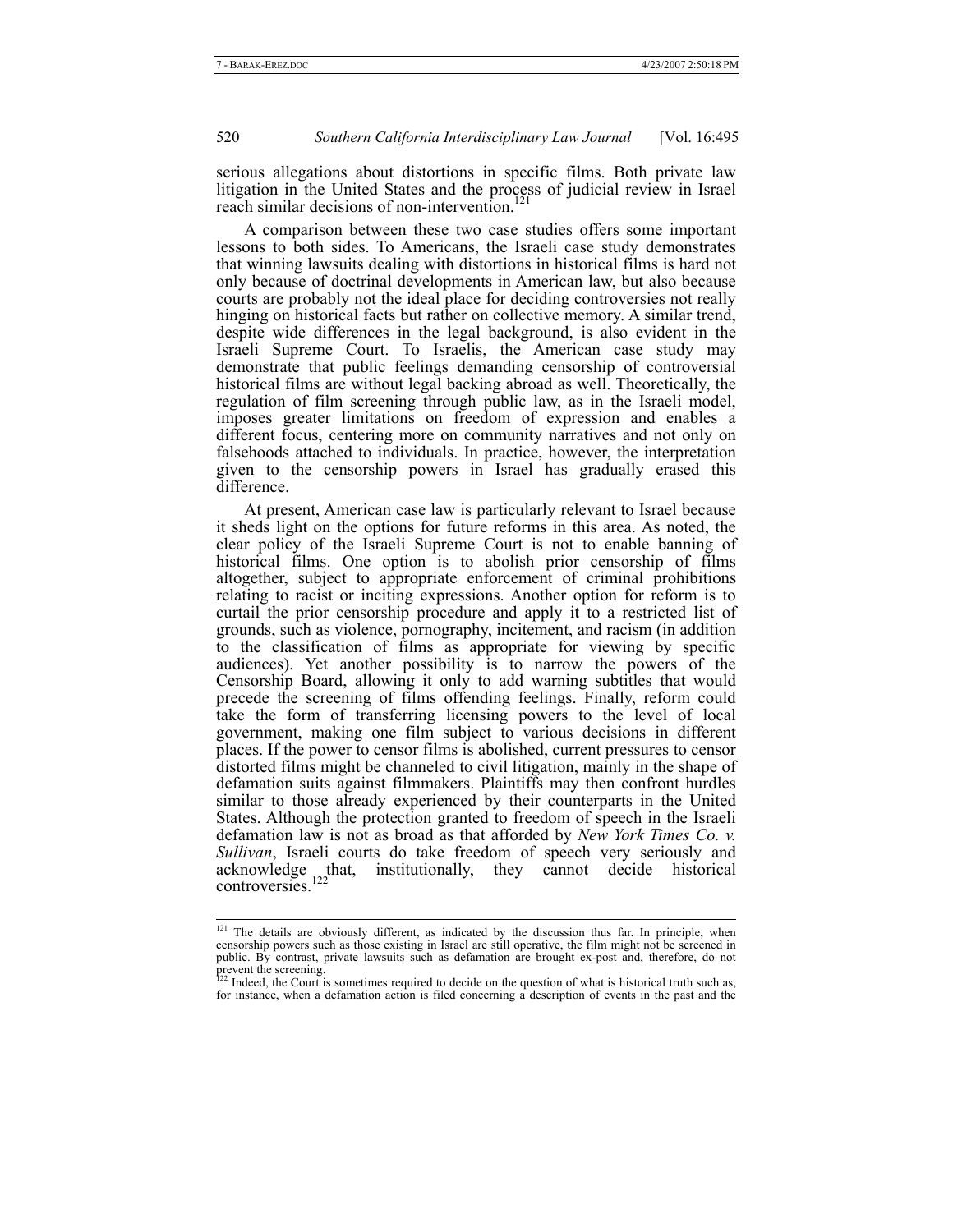Defamation suits are, in any event, limited to specific allegations made by living people and general arguments regarding the narration of national history will not be the subject of litigation. In addition, only relatively recent events will serve as a basis for lawsuits because of the limitation on the right of family relations to sue on behalf of the dead. The family of Hannah Senesh cannot sue for the distortion of her image in the docudrama *The Kastner Trial* because she is dead, just like the Dewey family could not sue the producers of *Hoodlum.* It is also questionable whether anonymous soldiers who actually participated in the battle can sue the producers of the film *Jenin, Jenin*, because they would need to prove that they were personally defamed, and because this course is obviously open only to living soldiers and not to the families of those killed in battle.<sup>1</sup>

In a more general manner, courtrooms do not seem to be the proper venue for deciding controversies about collective memory.<sup>124</sup> First, courts do not have the necessary expertise to decide historical disputes, unlike controversies on relatively recent events. Second, contrary to decisions bearing on professional disciplines such as engineering or medicine, court rulings on historical events could suppress future public debate on the same matters. This argument is even more relevant when the debate does not focus on specific historical events but on the interpretation of broader historical processes and developments. Courts do occasionally participate in the process of shaping memory, but their contribution in this regard is not binding, and their deliberations serve only as a source of inspiration in the public debate. $125$ 

Should this view prevail, historical controversies will be left solely to public debate and academic research, relying on the marketplace of ideas. This conclusion, however, involves some disturbing shortcomings. The marketplace of ideas, like markets in general, is often a setting for bitter

defense plea is "I spoke the truth." Yet, it is precisely these cases that expose the difficulties attendant on decisions of this nature, even after a long and rigorous, meticulous legal procedure. For instance, when the Court adjudicated on the action filed by Ariel Sharon against the journalist who accused him of misleading Prime Minister Menachem Begin during the Lebanon War, the Supreme Court based its rejection of the action on the defendant's claim of good faith and preferred to leave the question of truth pending. See CA 323/98 Sharon v. Benziman [2002] IsrSC 56(3) 245. According to Justice Matsa, "In my view, the determination of 'historical truth'—insofar as such a concept exists—is a matter for historians and not for the court, and the more the court succeeds in refraining from dealing with this the better." *Id.* at 257. *See also* Daphne Barak-Erez, *supra* note 28. In addition, Israeli precedents clearly oppose the granting of temporary injunctions against expressions alleged to be defamatory. *See* CA 214/89 Avneri v. Shapira [1989] IsrSC 43(3) 640; LCA 10771/04 *Reshet Communication and Productions (1992) Ltd. v. Ettinger* [2004] IsrSC 59(3) 308 (regarding Judicial suspicion against regulation of speech in historical matters).

<sup>123</sup> In fact, after *Jenin, Jenin* was authorized for screening a group of IDF combatants did file a defamation action against Muhammad Bakri and the theatres screening his film. *See* CC (TA) 1255/03 Ben Nathan v. Bakri (pending). According to Israeli defamation legislation, one cannot file an action for the "defamation of a body of persons or any group" Defamation Law, 5725-1965, 19 LSI 254 (1964-65) (Isr.). The plaintiffs contended, however, that the contents of the film maligned them personally as well, and the application to summarily strike out the action was rejected. *See* CC (TA) 1255/03 CA 16581/03 Ben Nathan v. Bakri (not published, 2.8.04).

<sup>124</sup> *See* Amos Funkenstein, *Collective Memory and Historical Consciousness*, 1 HISTORY AND MEMORY  $\frac{5}{125}$  (1989) (explaining the concept of collective memory).

<sup>125</sup> *See generally* Daphne Barak-Erez, *supra* note 28; Jean-Francois Gaudrault-DesBiens, *The Quebec Secession Reference and the Judicial Arbitration of Conflicting Narratives about Law, Democracy, and Identity,* 23 *VERMONT L. REV.* 793 (1999).